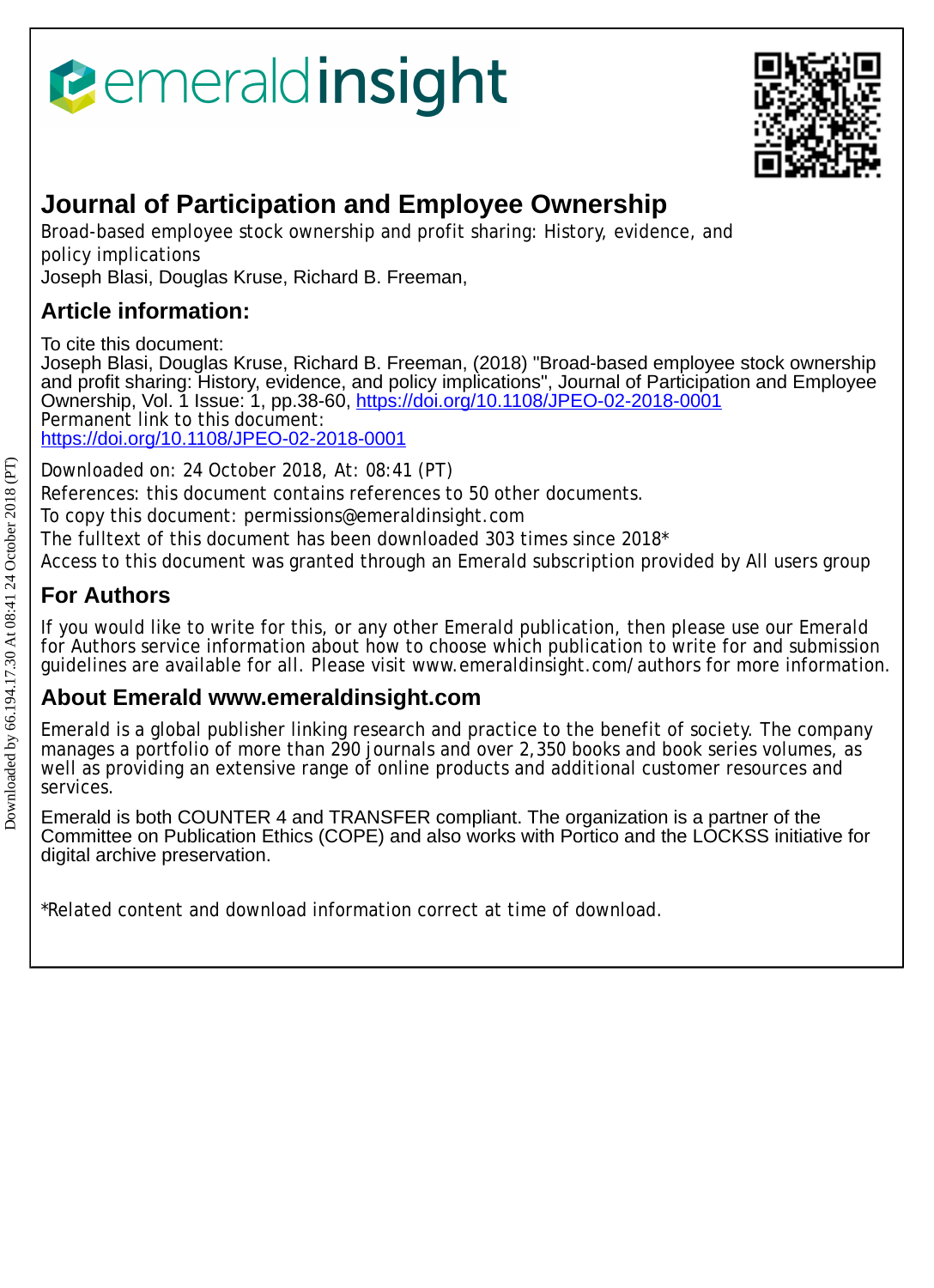JPEO 1,1

38

Received 13 February 2018 Revised 26 April 2018 Accepted 26 April 2018

# Broad-based employee stock ownership and profit sharing History, evidence, and policy implications

Joseph Blasi and Douglas Kruse

School of Management and Labor Relations, Rutgers University, Piscataway, New Jersey, USA, and

Richard B. Freeman

Department of Economics, Harvard University, Cambridge, Massachusetts, USA

#### Abstract

Purpose – The purpose of this paper is to review the historical background for broad-based ownership in the USA, the development of forms of employee ownership and profit sharing in the USA, the research literature on employee ownership and profit sharing and related employee participation, the development of policy and options for new policies.

Design/methodology/approach – It is a literature review.

Findings – There are four reasons to be interested in employee stock ownership and profit sharing today: first, employee share ownership and profit sharing can increase worker pay and wealth and broaden the overall distribution of income and wealth, a key ingredient for a successful democracy. To be a tool for reducing inequality, employee stock ownership and profit sharing must be spread more widely and meaningfully than it is today. Second, employee share ownership and profit sharing provide incentives for more effort, cooperation, information sharing and innovation that can improve workplace performance and company productivity. Third, employee share ownership and profit sharing can save jobs by enhancing firm survival and employment stability, with wider economic benefits that come from decreasing unemployment. Fourth, employee share ownership and profit sharing can create more harmonious workplaces with greater corporate transparency and increased worker involvement in their work lives through access to information and participation in workplace decisions.

Research limitations/implications – Growth has been extraordinarily sluggish in the recovery from the Great Recession and has weakened in advanced countries over a longer period, leading some analysts to believe that the authors have entered a new economic era of small to modest growth. This may turn out to be true, which will increase the importance of growth-enhancing policies. The evidence that firms with employee stock ownership and/or profit-sharing perform better than others suggests that policies that extend ownership would boost the country's lagging growth rate. The evidence that employee share ownership firms preserve jobs and survive recessions better than others suggests that policies that extend ownership could help stabilize the economy when the next recession comes down the pike.

Practical implications – Because there may be informational or institutional barriers about the benefits of ownership and sharing and the ways firms can introduce such programs that government can help overcome. Government has often played a role in promoting performance-enhancing work practices to enhance overall economy-wide outcomes from higher productivity and innovation, such as the long history of agricultural extension services (since 1887) to spread information on best practices in farming, and employer education on safety practices conducted by the Occupational Safety and Health Administration.

Social implications – Because of the "externalities" – effects that extend beyond the firm and its members – that greater ownership/profit sharing can bring us. If employee ownership and profit sharing lead to fewer layoffs and firm closures, this can reduce recession-created drops in consumer purchasing power and aggregate demand; government expenditures on unemployment compensation and other forms of support; decreased tax base for supporting schools and infrastructure; and potentially harmful social and personal effects, such as marital breakups and alcohol abuse. Apart from unemployment, more broadly shared prosperity and lower inequality may also have wider benefits for macroeconomic growth, stability and societal outcomes, as described by a number of social scientists. To the extent the ownership and profit sharing is a public good, a nudge in policy to consider the idea makes sense. Journal of Participation and

> The authors received support to develop this paper from Third Way, a non-partisan policy organization in Washington, DC. Helpful comments were received from participants in the Kelso Workshop in January 2018 at Rutgers University, New Brunswick, NJ.

Downloaded by 66.194.17.30 At 08:41 24 October 2018 (PT) Downloaded by 66.194.17.30 At 08:41 24 October 2018 (PT)



Employee Ownership Vol. 1 No. 1, 2018 pp. 38-60 © Emerald Publishing Limited 2514-7641 DOI 10.1108/JPEO-02-2018-0001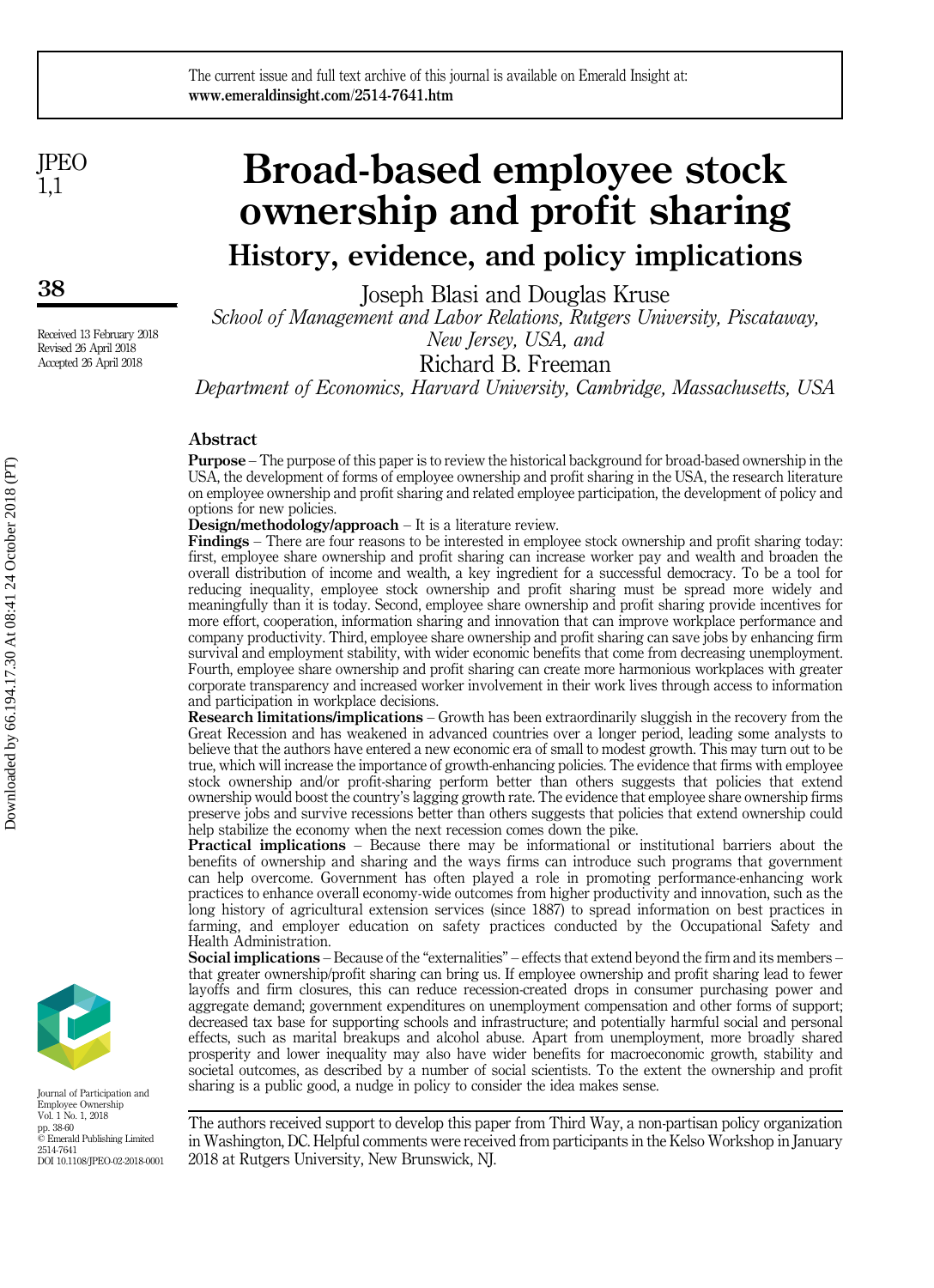Originality/value – Because it is hard to find policy options that are as bipartisan as the shares policy. In The Citizens' Share, and in other articles and venues, the authors lay out the areas in which there is evidence or logic for in-depth development of, and experimentation with, several broad policy directions, with the details to be worked out by members of Congress based on their deliberations.

Keywords Public policy, Employee ownership, Profit sharing, Broad-based stock options, Employee stock ownership, Worker ownership

Paper type Literature review

In the first place, it is a point conceded, that America, under an efficient government, will be the most favorable country of any kind in the world for persons of industry and frugality, possessed of moderate capital, to inhabit. It is also believed that it will not be less advantageous to the happiness of the lowest class of people because of the equal distribution of property. George Washington, letter to Richard Henderson, Mount Vernon, June 19, 1788[1].

#### Introduction

Broad-based employee stock ownership and profit sharing can be found throughout the USA. Most members of Congress have most likely met business owners, entrepreneurs, managers and employees who share in the rewards of the productivity, profit and wealth that they have built, often through employee stock ownership plans (ESOPs) established by Congress in 1974 and profit sharing, along with other approaches. ESOPs provide companies tax incentives to finance the purchase of shares through loans to an employee benefit trust where the employees do not have to pay for the shares. Many corporations grant restricted stock or stock options to employees. Profit sharing provides employees a percent of annual profits in cash or in a deferred profit-sharing trust[2]. Businesses of all sizes in every part of the country and in every industry have policies that provide opportunities for employee stock ownership or profit sharing, or both, with most if not all workers. In recent years, worker cooperatives, which have the longest tradition in America, often in smaller single-site local firms, have emerged as an increasingly popular way for citizens to do much smaller entrepreneurial start-ups where they have an ownership stake[3]. When these approaches work well, employee share ownership and profit-sharing plans help increase the productivity of employees enough to pay for any extra cost on the firm for ceding part of ownership or profits for employees.

Examples of companies using employee ownership and/or profit sharing include large stock market companies like Procter & Gamble, which has had meaningful employee ownership along with profit sharing for over a century, and Southwest Airlines, which has both employee share ownership and an annual cash profit-sharing plan that in 2015 paid \$620m in profits to all employees, adding 15 percent on top of their wages and salaries[4]. Divisions of stock market companies are sometimes spun off and sold to workers through ESOPs: the 100 percent employee-owned Scot Forge in Clinton, Wisconsin, and the 100 percent employee-owned Houchens in Bowling Green, Kentucky, are examples. There is also the highly successful worker cooperative, Equal Exchange, which sells fair-trade coffee and chocolate nationwide with about 100 employees.

Many family entrepreneurs use ESOPs to sell their ownership to the employees and managers who helped them build the business when the founding family member retires. A sale to the employees living in an area helps protect the jobs and wealth of the employees, benefit the local community and allow the entrepreneurs who built the businesses to cash out their equity interest so they can enjoy their retirement. Employee share ownership thus helps address the problem that small businesses face in business succession. Many businesses, small and large, use cash profit sharing to give incentives to employees and to share the benefits from good economic outcomes – it is highly popular in family-owned businesses. Profits and wealth from stock that go to employees living in an area boost local economic activity and businesses. In Silicon Valley, Seattle, and other tech "innovation clusters," large and small high-tech firms have both equity compensation and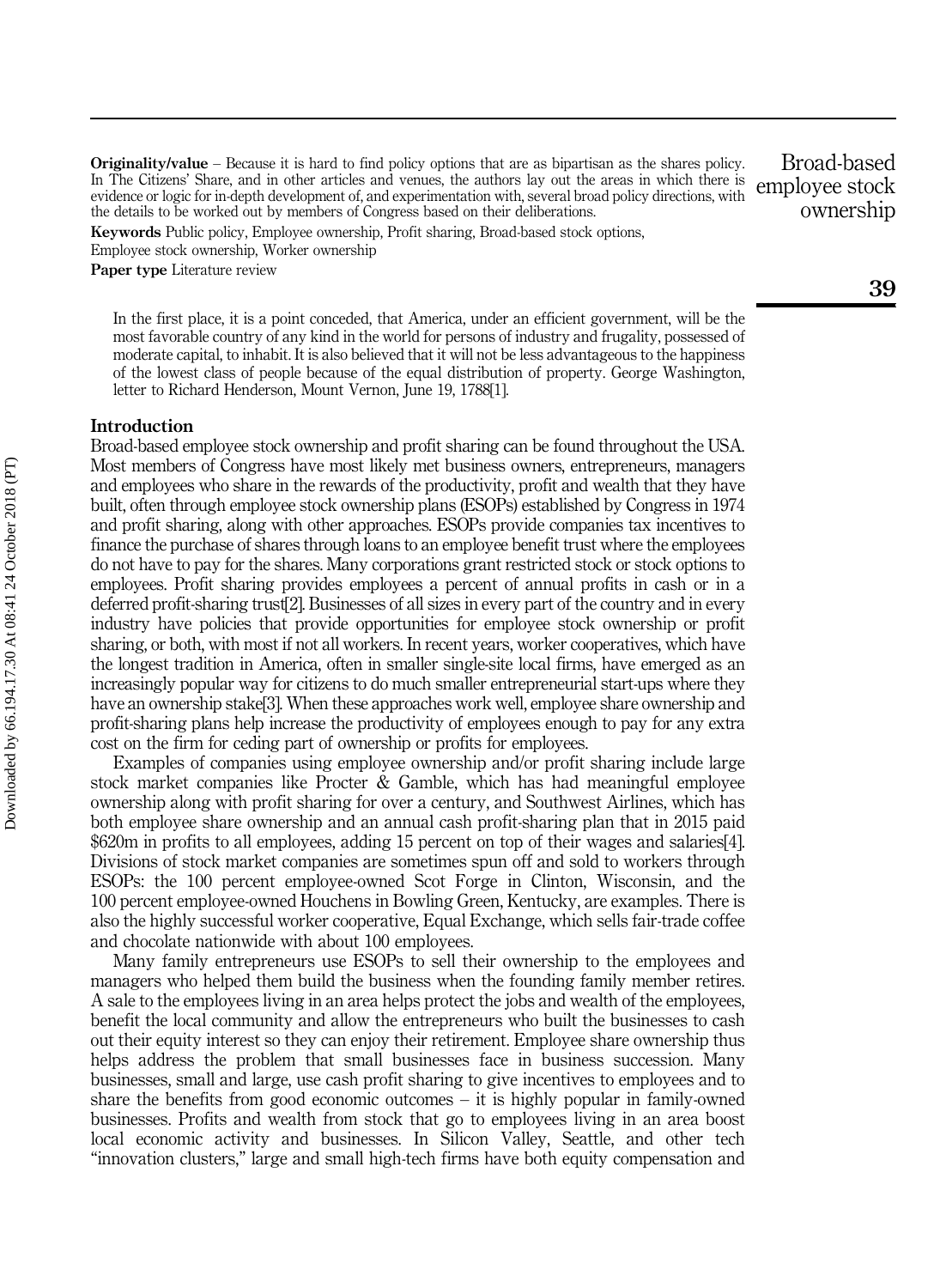forms of profit sharing for employees. Prominent examples are Google, Intel, and Microsoft. High-tech start-up companies, such as Jet.com and Juno in New York State, have used profit and equity sharing to build the companies[5]. It is hard to find high-tech firms and start-ups that do not have some form of equity sharing and profit sharing with employees.

The theme of this paper is that the public policies to expand capital ownership and profit sharing that the founders of the USA saw as the right way to address the inequality and economic problems of their day are as appropriate – or even more so – to the inequality and economic problems of our day. We first review the history of public policy on employee ownership and profit sharing in the USA, examining the various forms of support since the USA began along with the pullback from these policies in recent years despite the growth of positive evidence. Second, we describe the four main reasons for interest in employee ownership and profit sharing – reducing economic inequality, improving workplace performance, enhancing firm survival and employment stability and creating more harmonious workplaces with greater corporate transparency and increased worker involvement – and summarize the evidence on each of these sources of interest. We then address the two major objections to employee ownership and profit sharing. Finally, we lay out the case for new public policies and give several examples of policies that are being, or could be, considered. We conclude with some observations on what types of future research will most benefit the development of sound policies.

#### History of public policies on employee ownership and profit sharing in the United States

Shares of property ownership are a major American tradition. As illustrated by Washington's quote at the beginning, the founders of the American Republic believed that broad-based property ownership was necessary for republican democracy to exist and sustain itself. They believed this because they feared that extreme economic inequality would undermine the ability of people to elect representatives who would govern in their interest, a worry that is with us still today. In the largely agrarian economy in which the founders lived, land was the primary form of business capital, so the founders endorsed broad access to land ownership as the main tool for promoting greater economic equality[6]. From land grants to efforts to save the early cod fishing industry with profit sharing "tax credits," the founders supported steps to make sure that wealth would be shared by employees as well as owners. The founders supported major steps to put this into action. Before the Constitution created the USA as a unitary country, the Congress of the Confederation of States passed the Northwest Ordinance in 1787 to make large segments of land available to citizens in the area that later became the states of Ohio, Indiana, Illinois, Michigan, Wisconsin and Minnesota. The second President, John Adams, favored making available public land so that every citizen could be an independent property holder, and wrote the right to acquire property into the Massachusetts Constitution. One of President George Washington's first economic policies was to encourage cash profit sharing. Cod fishing was the third largest export industry of the colonies, with salted cod mainly from New England fisheries sent to Europe. During the American Revolution, the British destroyed much of the American cod industry in an effort to weaken the colonies' economy. When the war ended, President Washington asked the Secretary of State Thomas Jefferson to find a way to encourage the rebuilding of the cod industry for economic and national security reasons. Cod fishing was important for national security because it trained sailors who could help develop the nascent US Navy. Jefferson researched the industry and produced the *Report on the American Fisheries* that was submitted to Congress on February 1, 1791. For over a hundred years, cod fishery had used broad-based profit sharing to give the crews of ships incentives for their performance and teamwork. In the beginning of the report, Jefferson cited a letter from a major Philadelphia merchant who testified that the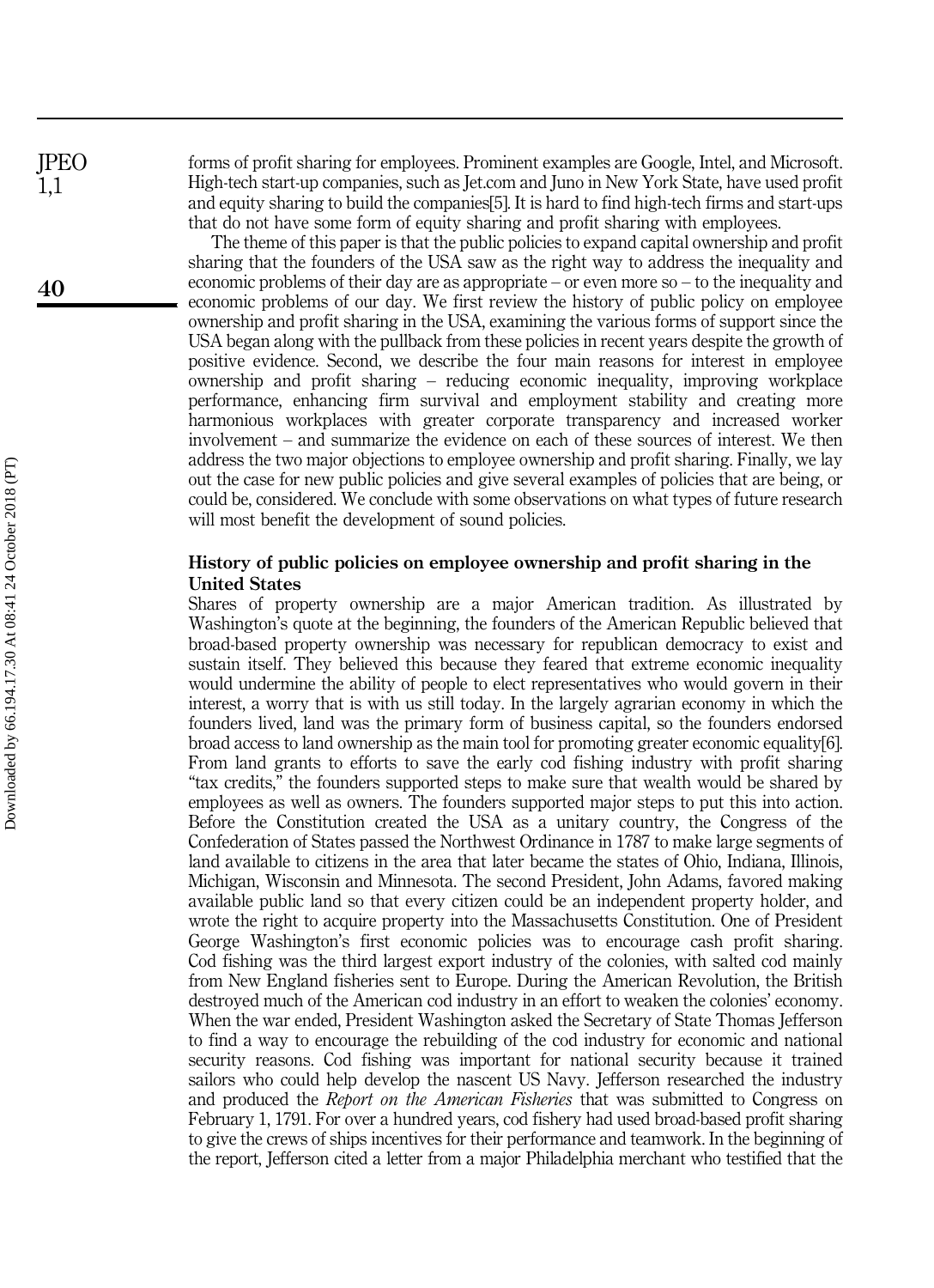cod ships with profit sharing were more productive than the cod ships with wages not tied to performance. The sailors worked better with a share in the wealth created by the industry.

Jefferson, Washington and the Congress chose to help the industry get back on its feet by what was essentially a tax cut (in lieu of tariffs paid for supplies coming from outside the USA) to the owners and workers of the cod fishery on the condition that the ship owners share the tax credits with all the workers. In doing so, they rejected government ownership of cod fishery on the basis of Britain's failure to strengthen its whaling industry by nationalization, and rejected outright subsidies to the wealthy owners who controlled the boats and warehouses on the basis that any government tax credits had to include workers. The law was explicit in its sharing criterion: owners had to share five-eighths of the credit with the crew, and additionally have a signed agreement with the captain and crew for broad-based profit sharing on the entire catch throughout the voyage. The tax credits were administered by the Treasury Department headed by Alexander Hamilton through the port Customs' Houses. The arrangement helped rejuvenate the industry. Congress continued it for many decades[7].

This was just the first in a long history of public policies aimed at reducing inequality. The primary tool in the 1800s was to make federal lands available at low prices so that average citizens could acquire a homestead to support their families. When Jefferson became the president, he made the Louisiana Purchase of almost a million square miles in order to advance a citizen-property-holder "empire of liberty." Successive administrations followed with major initiatives in trying to broaden land ownership, sometimes getting embroiled in political battles and important issues of justice (Blasi et al., 2013, pp. 16-32, 33-35, 51-53).

President Abraham Lincoln took the biggest step with the Homestead Act of 1862 that helped make available 270m acres, or 10 percent of the land mass of the entire nation, to encourage independent farm ownership. The Republican Speaker of the House of Representatives, Pennsylvania's Republic, Galusha Grow, who managed the Act through Congress, echoed a point made years earlier by former President James Madison that population growth would eventually make obsolete a broad-based property ownership policy limited only to the ownership of land. Speaker Grow recognized that business and corporate assets, unlike land, were unlimited, so he saw broad-based profit sharing and capital shares in businesses by employees as the successor idea[8].

From the late 1800s through the early 1900s, industrialists took the lead in pushing for profit sharing and employee share ownership. Charles A. Pillsbury of Minnesota's Pillsbury Flour Mill, William Cooper Procter of Procter & Gamble and John D. Rockefeller Jr of Standard Oil, among many others, developed broad-based profit sharing and employee share ownership designs for companies, formed national associations of business people to advance these ideas and supported research on the issues at universities. With the emergence of individual and corporate income taxes following the 16th Amendment to the Constitution, business leaders such as Andrew Carnegie – who, like others, specifically referenced the founders' ideas on broad property ownership in his writings – pushed for integrating the tax treatment of these practices into the new corporate income tax system. The initial tax incentive for profit sharing made cash profit sharing a deductible expense when figuring corporate income taxes like other forms of employee compensation. Unions had done some early experimentation with broad share ownership ideas with the United Steelworkers developing cash gain sharing, a close relative to profit sharing[9].

Many forms of employee share ownership in the 1920s and earlier were based on the workers buying the stock with wage deductions or retirement savings. These formats had some tax benefits, but workers paying for stock with their wages and their savings can be highly risky. Members of Congress and successive Presidents saw broad-based profit sharing and employee stock ownership as worthy of Federal encouragement but did relatively little in committing federal resources to spur its development until the late 1930s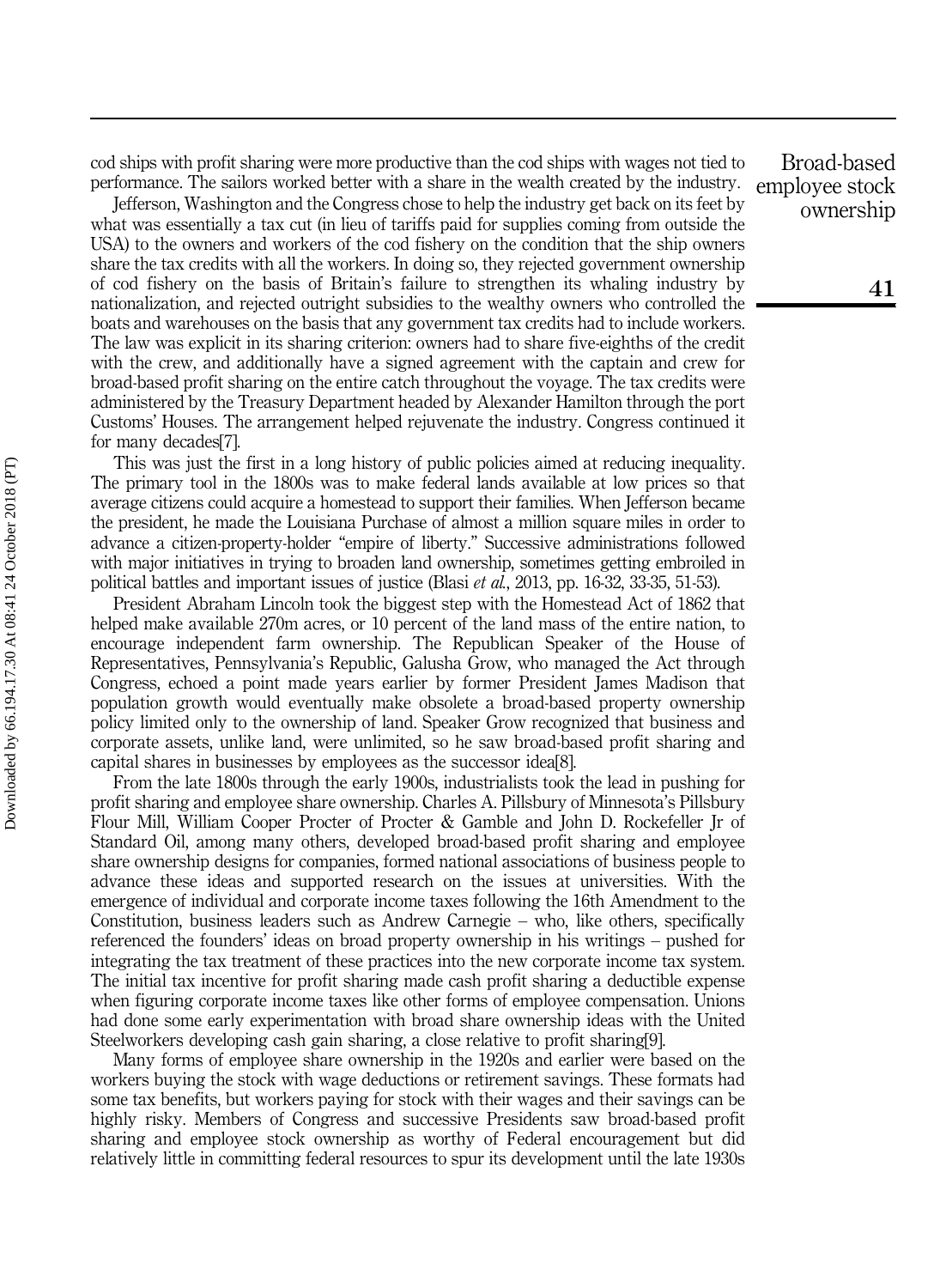and 1940s for broad-based profit sharing, and the 1970s for broad-based employee stock ownership[10].

A major bipartisan initiative led by Republican Senator Arthur Vandenberg and the administration of President Franklin Roosevelt produced Congressional hearings and legislation that allowed tax incentives for deferred profit sharing trusts in the 1940s. In addition to the deductibility of cash profit sharing as an expense against corporate income taxes, the new bipartisan policy allowed companies deductions for contributing to deferred profit sharing plans that would come to be funded with cash and company stock. Deferred profit sharing trusts grew and subsequently would fall under the Employee Retirement Income Security Act when it became a law in 1974[11].

In the early 1970s, Senator Russell Long took the ideas of law professor and investment banker Louis O. Kelso and added sections to the Employee Retirement Income Security Act of 1974 that defines ESOPs and establishes the tax-advantaged status for these plans. Kelso's idea and Long's legislation directly addressed the key issue of risk of earlier employee share ownership plans in the 1920s where workers bought the stock with their wages and savings. The ESOP they designed was based on employees receiving grants of stock that were financed by the company setting up an employee benefit trust that bought the stock with credit, not with workers' wage contributions or savings.

By being included in ERISA, company contributions of cash or stock to an ESOP-defined contribution plan became deductible similarly to company contributions to other retirement plans. ESOPs under ERISA received additional tax encouragement with the company payments of the principal and the interest on the loan also being tax deductible. This legislation led to ESOPs becoming the dominant form of employee stock ownership in the country, although mainly in closely-held small businesses[12].

Ten years later, in another bipartisan effort, this time led by President Ronald Reagan and Senator Russell Long, the Tax Reform Act of 1984 altered the tax incentives to make ESOPs with modest levels of generally 5–20 percent of employee stock ownership attractive to publicly traded stock market corporations. It did this by allowing banks, investment banks and insurance companies to deduct half of the lender's interest income in computing their own corporate taxes for loans or structured bonds to corporations to access credit to finance ESOPs for broad groups of employees. This led most large banks and other lenders to set up entire employee stock ownership divisions to market the idea to corporations nationwide and pass some of their own tax savings to the companies doing ESOPs in the form of lower interest rates. This facilitated a large increase in ESOPs in stock market companies. Because most of these ESOPs in stock market companies depended on actually financing and buying newly issued shares with credit rather than simply granting shares that brought in no new capital to the corporation, the dilutive aspects of these ESOPs were moderated. The deduction of dividends used to pay back the loans on this stock was also given a tax incentive[13].

Subsequent tax incentives in the eighties (such as Section 1042 of the Internal Revenue Code) allowed owners of privately-held businesses to defer their capital gains taxes when they sold more than 30 percent of C corporations to the employees and managers through ESOPs or eligible worker cooperatives[14]. Often, retiring entrepreneurs would sell 100 percent in stages so that they could fully retire if they had no heir to operate the company or the family wished to cash out on their stake. Because most ESOPs in closely-held companies take place in situations where the founding owner wants to retire and cash out of the business, the issue of diluting profit per share and diluting the ownership and governance rights of majority shareholders is not a material issue in these cases. The dilution question is more complex in ESOPs in stock market corporations and broad-based equity compensation plans such as restricted stock plans and stock options, which also have tax deductions. The estimates of tax expenditures for ESOPs by the Joint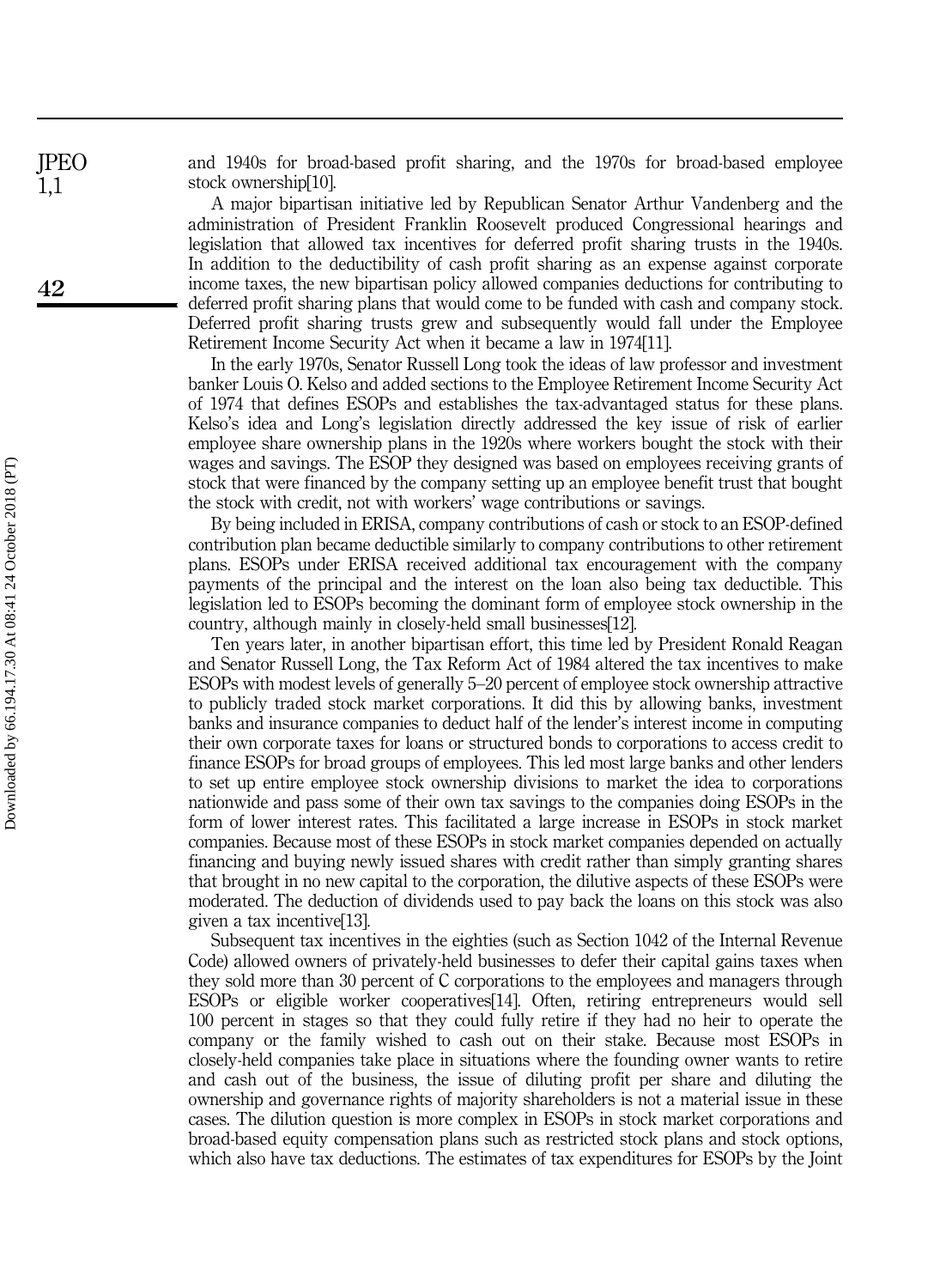Committee on Taxation are \$0.9–\$1.0bn per year from 2014 to 2018 for ESOPs. No composite estimate exists for all other broad-based equity compensation plans exists in the Joint Committee on Taxation's publications[15].

In spite of this long record of federal support for profit sharing and employee stock ownership, since the late 1970s, the Federal Government backed off its support for broad-based employee stock ownership and profit sharing during virtually every recent Presidential administration for almost four decades, a trend that has lasted to the present. In the Carter administration, the 1978 section of the Internal Revenue Code made 401(k) defined contribution retirement plans possible and created a competitive form of retirement savings that many firms preferred to ESOPs. The 401k plan on balance weakened Federal incentives for profit sharing and encouraged employees to buy stock in their companies with their wages, which gives them greater individual risk exposure than when they receive grants of stock[16].

The George H.W. Bush administration eliminated the tax incentives encouraging ESOPs in stock market companies that had been earlier supported by President Ronald Reagan and Senator Russell Long. This spelled the end of the spread of ESOPs in stock market companies and their ensuing decline in importance there. In the Clinton administration, Internal Revenue Code 162(m) allowed companies to deduct as a cost of business billions of dollars for corporate profit sharing and employee share ownership programs only for the top five executives of stock market companies, while incentives for ESOPs were cut back. In the George W. Bush administration, changes in accounting regulations and Federal policies made granting of broad-based stock options and restricted and other stock grants to employees in high technology and other companies less attractive, and led to a huge drop in employee share ownership among the middle class in such companies and in those industries. The Obama administration regularly called for slashing ESOP tax incentives in their annual budget messages. And, as noted, over the last several decades, a variety of regulatory and tax changes made deferred profit sharing plans less attractive to businesses.

The 162(m) expansion of tax benefits for top five executives is of special concern. One can argue that this policy was by intention created to tie executive pay to performance since it was tied to the capping of deductions for top five executive salaries at \$1m. After several initial years of experience with 162(m), it became clear that the new law added to rather than restricted the expansion of top executive pay. Even so, every administration and Congress continued to support Internal Revenue Code 162(m)'s superdeductions for top executive forms of stock ownership and profit sharing while each of these administration cut or did not expand support for broad-based profit sharing and employee share ownership plans that could benefit the middle class. It is estimated that 162(m) tax expenditures cost the Federal Government \$5–10bn per year over the last 20 years[17].

The reasons for this decades-long abandonment of significant Federal support for broad-based employee stock ownership and cash and deferred profit sharing are varied and complex. This massive policy reversal continued even as concern was rising about the plight of the middle class and the growing economic inequality in America. The causes for the reversal differed by Presidential administration and discussions in Congress, including a focus on deficit cutting, lack of coordination in the White House and Congress on overall policies for broadening profit sharing and employee share ownership, the manipulation of the tax system by moneyed interests for their own benefit, potential misunderstanding by top decision makers of how broad-based profit sharing and employee share ownership work, and a common and misguided belief by economists and policy makers that wage growth could be spurred by policies that did not include shares. Policy leaders did not appreciate the connection between these long-standing concepts in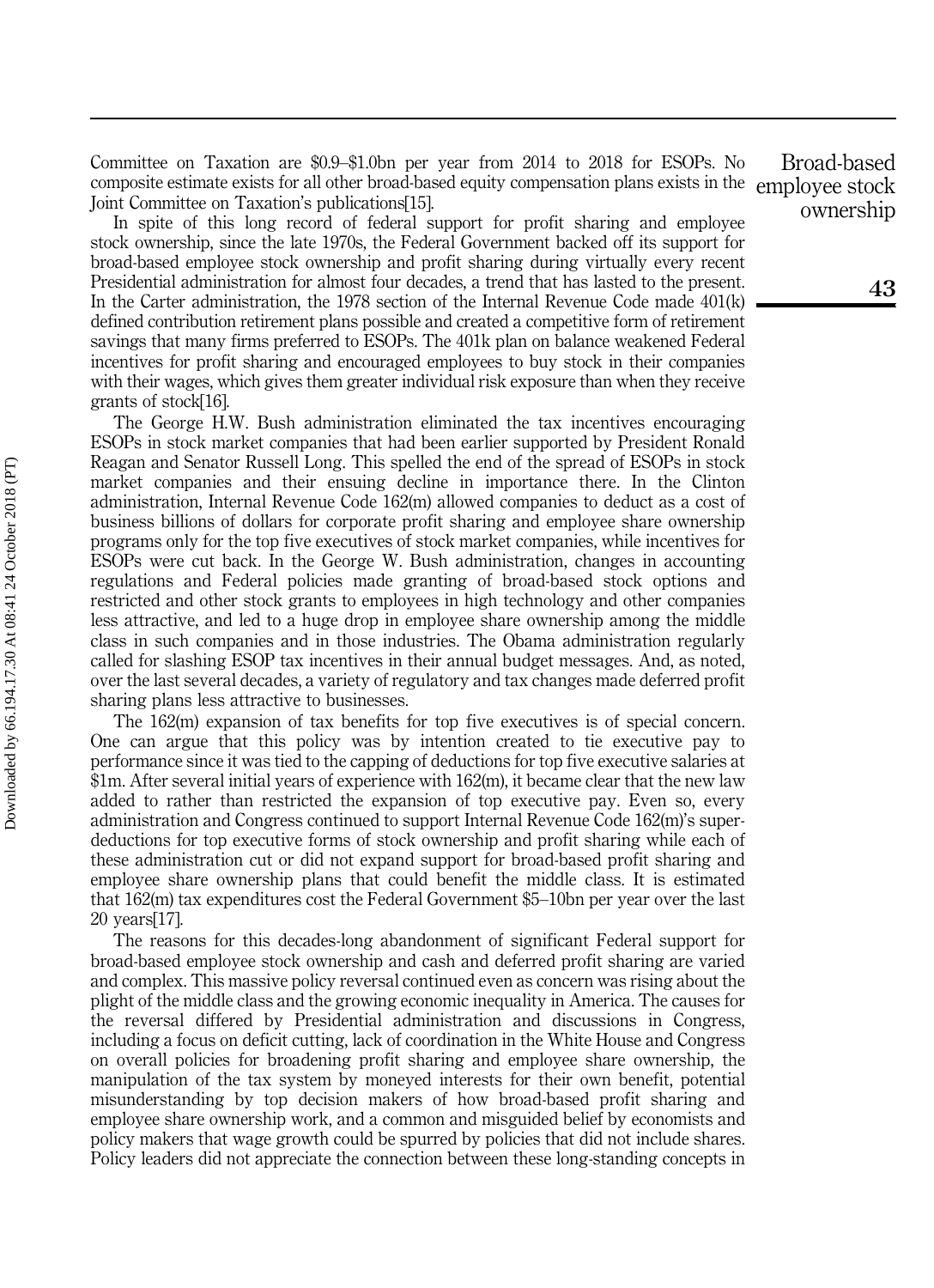American history and the rising problem of economic inequality. The older political tradition of the founders became lost in the post Second World War era. Potentially, most important of all, most of the cutbacks occurred before the severity and persistence of the upward trend in economic inequality was fully recognized and before the economic evidence showed the large economic payoff from ownership and profit sharing to workers and firms[18].

The pullback in government support was often justified by the idea that employee stock ownership may be a risky substitute for fixed worker pay, but as will be seen in the review of evidence, almost all the studies indicate that employee stock ownership and profit sharing do not come at the expense of workers taking lower wages or other forms of compensation.

#### Reasons for and evidence on employee stock ownership and profit sharing

There are four main sources of current interest in employee stock ownership and profit sharing:

- (1) Employee share ownership and profit sharing can increase worker pay and wealth and broaden the overall distribution of income and wealth, a key ingredient for a successful democracy. To be a tool for reducing inequality, employee stock ownership and profit sharing must be spread more widely and meaningfully than it is today.
- (2) Employee share ownership and profit sharing provide incentives for more effort, cooperation, information sharing and innovation that can improve workplace performance and company productivity.
- (3) Employee share ownership and profit sharing can save jobs by enhancing firm survival and employment stability, with wider economic benefits that come from decreasing unemployment.
- (4) Employee share ownership and profit sharing can create more harmonious workplaces with greater corporate transparency and increased worker involvement in their work lives through access to information and participation in workplace decisions.

In this section, we summarize the evidence on these four rationales.

#### Reducing inequality

Employee ownership and profit sharing may help to reduce inequality if they distribute economic rewards more broadly, and they do not substitute for standard worker pay or benefits. If they do substitute, this presents serious issues of financial risk since workers will have sacrificed fixed pay for more variable pay and wealth (although financial risk may be reduced by greater job security, as described above). With a few exceptions where workers gave wage concessions for ownership, firms that adopt ESOPs add ownership to paying normal market levels of pay. A comprehensive study of all ESOP adoptions over 1980–2001 found that employee wages apart from the ESOP either increased or stayed constant after adoption, so that ESOP contributions was an add-on to existing pay. Consistent with this, comparisons of matched ESOP and non-ESOP firms found similar levels of pay and other benefits, apart from the ESOP in the two types of firms. Other comparisons among firms and among workers also find that employee stock ownership and profit sharing generally comes on top of standard pay, and employee owners are more likely to say they are "paid what they deserve" (Kim and Ouimet, 2014; Kardas *et al.*, 1998; Scharf and Mackin, 2000; Handel and Gittleman, 2004; Long and Fang, 2012) One study finds that an extra dollar of

44

JPEO 1,1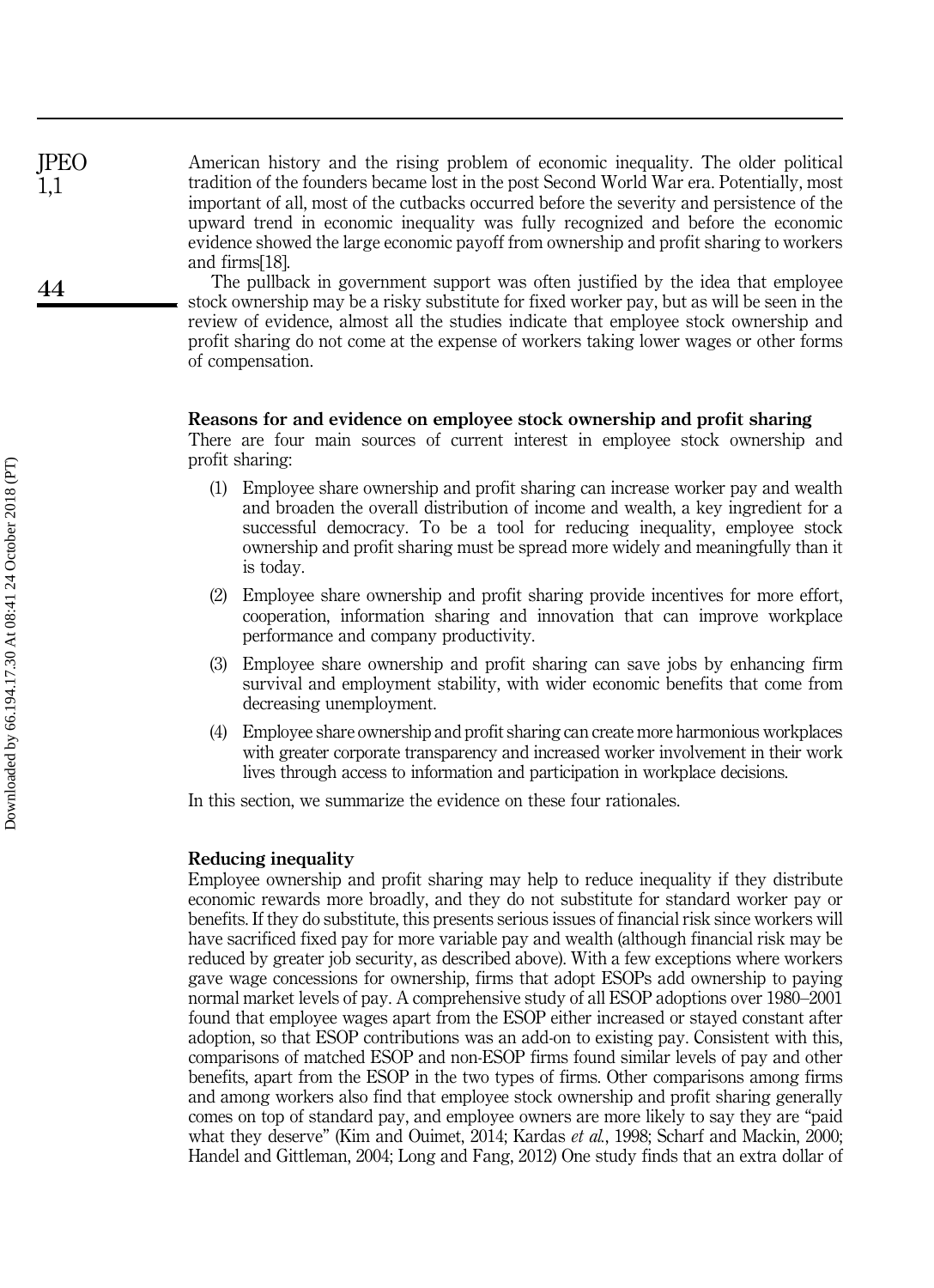employee ownership value is associated with an extra 94 cents of wealth, indicating that employee-owned stock appears to add to wealth in general.

Comparing pay and wealth within firms having different organizational and sharing arrangements shows more equal distribution in employee stock ownership firms than in other firms (Bernstein, 2016; also see Buchele *et al.*, 2010). But the broader sharing of the fruits of economic performance is too limited at current levels of employee stock ownership to impact income and wealth distribution across the entire economy. The potential of employee ownership and profit sharing to reduce inequality is a rich area for further research.

#### Workplace performance

The skeptic may react to the above evidence on employee ownership and profit sharingsupplementing pay by wondering how this can be? How can firms add employee ownership/profit sharing to existing compensation and remain in business? After all, one might argue that if the company is giving away shares of profit or stock for free, then profits per share will be less, and the company's stock will be less competitive in the marketplace. For ESOPs in closely-held companies, this is not an issue since typically the entire company is being sold to the employees, and managers and the exiting owner are not focused on the dilution of the majority shareholder since that shareholder desires to cash out its majority equity. Closely-held companies starting minority ESOPs would have to evaluate if the dilution is outweighed by the productivity and financial performance of the firm. This dilution is an issue in publicly traded stock market firms, but it has been historically addressed by keeping the size of the ESOP modest compared to the rest of shareholders (most ESOPs in stock market companies are under 20 percent) and by establishing a corporate culture where employee stock ownership is likely to increase the performance of the firm so as to offset the modest dilution of profits per share of non-employee shareholders. In such firms, the board and executive management assess if the type of employee share ownership offered is likely to have a greater positive effect than any expected dilution[19].

A more subtle interpretation that fits with evidence on company performance, worker behavior and pay is embodied in George Akerlof's model of "gift exchange" (Akerlof, 1982) In this model, workers respond to the "gift" of employee share ownership or profit sharing on top of market compensation with a reciprocal "gift" of high effort, cooperation and work standards. The group incentive nature of employee stock ownership and profit sharing makes this an effective way to create and reinforce a sense of common purpose, and to encourage higher commitment and productivity (Blasi *et al.*, 2013, Chapter 5; see Blasi, Kruse and Markowitz, 2010). It is also the case with ESOPs that the new ownership might not be viewed by the firm in the same way as other added compensation because the ownership is financed through loans to buy new capital as company stock, with Federal tax incentives, and the shares are not paid as normal wages and benefits out of company budget reserved for this purpose.

A recent meta-analysis of studies with 102 samples covering 56,984 firms finds a small but significant positive relationship on average between employee stock ownership and firm performance (O'Boyle et al., 2016). The positive relationship holds across firm size, and has increased over time, possibly because firms are learning to implement employee stock ownership more effectively. Prior reviews and meta-analyses of employee stock ownership and profit sharing likewise found positive average relationships with performance, with only a small minority of negative estimates[20].

While it is sensible economics to interpret the positive link of employee stock ownership and profit sharing to company performance as reflecting worker responses to the incentives in the plans, it is possible that the positive relation comes from a very different causal link, in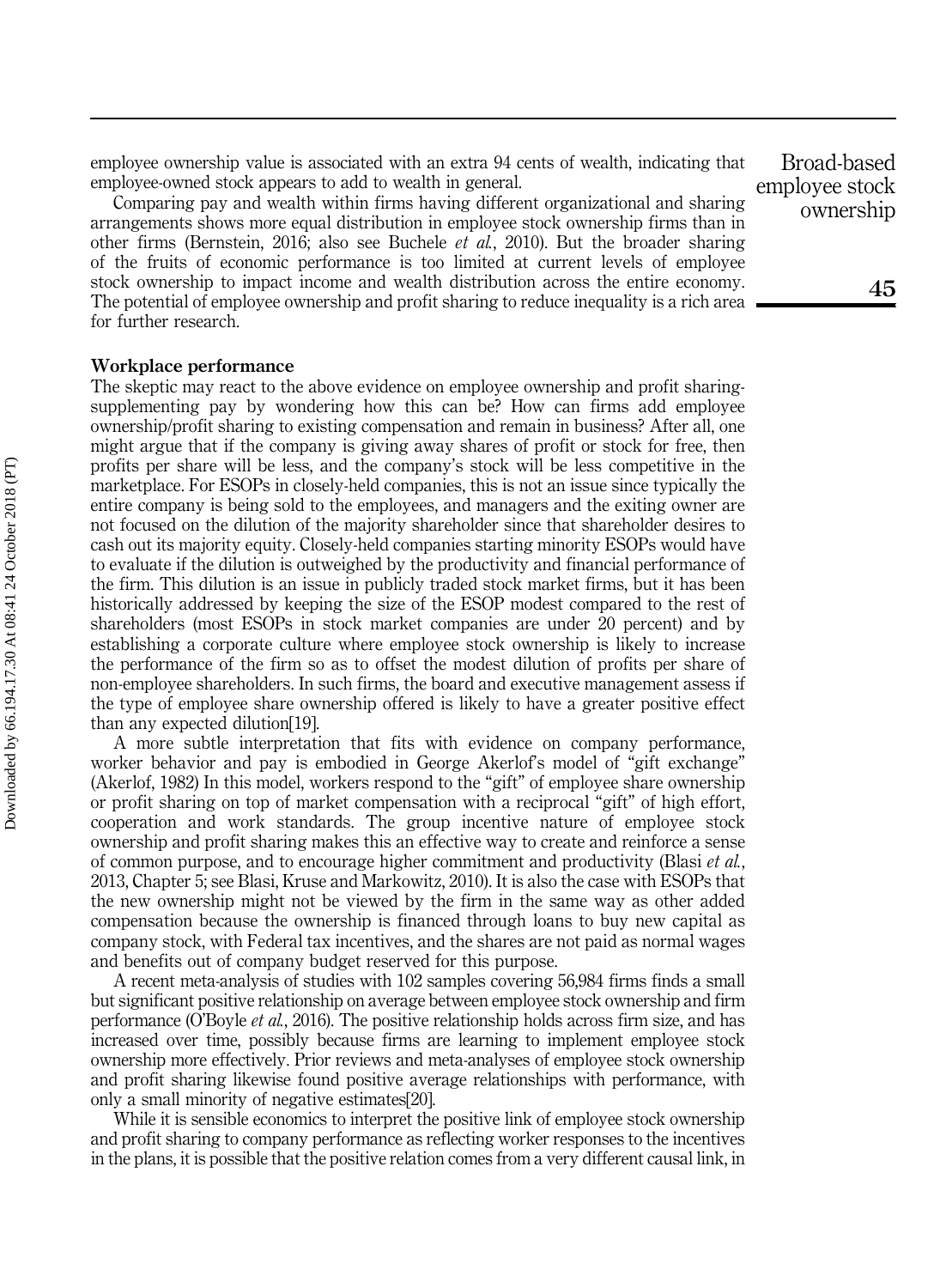which higher productivity companies introduce profit sharing or ESOPs for whatever reason. To get a handle on causality in the relation of organizational form with company performance, many studies use before/after comparisons and various statistical corrections for endogeneity of company form. These methodologies yield positive effects flowing from profit sharing or employee ownership to performance. Further evidence on causation comes from a field experiment in which several fast food outlets were randomly assigned profit sharing plans and had improved performance and lower employee turnover compared to outlets in the control group (Peterson and Luthans, 2006). These positive results are consistent with laboratory experiments where subjects are randomly assigned into employee-owned "firms"[21].

The evidence that incentives based on group outcomes are associated with higher productivity contravenes the oft-repeated critique that employee stock ownership and profit sharing cannot possibly work due to the incentive to "free ride." With a large group of persons sharing group output, this view holds that each person has good reason to slack and let others contribute to the whole. What prevents free riding from destroying the incentive effects of profit sharing and employee stock ownership? In our National Bureau of Economic Research study of over 40,000 workers, we asked workers whether they would intervene when they saw a fellow worker not working well. Workers with company stock and other group incentives were actually more likely to say they would take action to reduce free riding than workers without group incentive pay. They were far significantly more likely to say that they would talk to the worker, supervisor or members of the work team. When asked why they would do this, many workers reported that "Poor performance will cost me and other employees in bonus or stock value." In addition, our and other studies find that employee owners generally have lower turnover and absenteeism, more company pride and loyalty, greater willingness to work hard and make more suggestions to improve performance (Freeman et al., 2010).

Positive effects of employee stock ownership and profit sharing are not automatic. A majority of companies do well with these systems but some companies do not. The positive effects appear to depend on workplace policies and norms that support cooperation and higher effort, such as employee involvement in decisions, participation in company training and job security. An economy with expanded employee stock ownership and profit sharing is likely to perform better than the current economy. However, it is important to recognize that to support such policies, one would only need evidence that the firms perform as well as the current economy in terms of their profitability and their stock price performance. The only difference would be broader property ownership, which, what the founders thought, was important to sustain American democracy.

#### Firm survival and employment stability

In the Great Recession and the previous recession, employee stock ownership firms had smaller employment cutbacks and higher survival rates than similar firms. A study of S corporations (small firms with 100 or fewer shareholders who are taxed as a partnership) found that those with ESOPs had higher average employment growth in the 2006–2008 pre-recession period than did the economy as a whole, and also had faster growth following the recession from 2009 to 2011. This is consistent with national survey reports from the General Social Survey where employee owners report that they have greater job security and lower likelihoods of being laid off in the previous year compared to other employees (Brill, 2012; also see Kurtulus and Kruse, 2016) When faced with recessionary pressures, employee ownership firms may retain workers to sustain a workplace culture based on cooperation, information sharing and commitment to long-term performance. In such a culture, it may be especially important to preserve worker skills during economic downturns, and possibly increase skills by having workers engage in extra training until demand recovers.

JPEO 1,1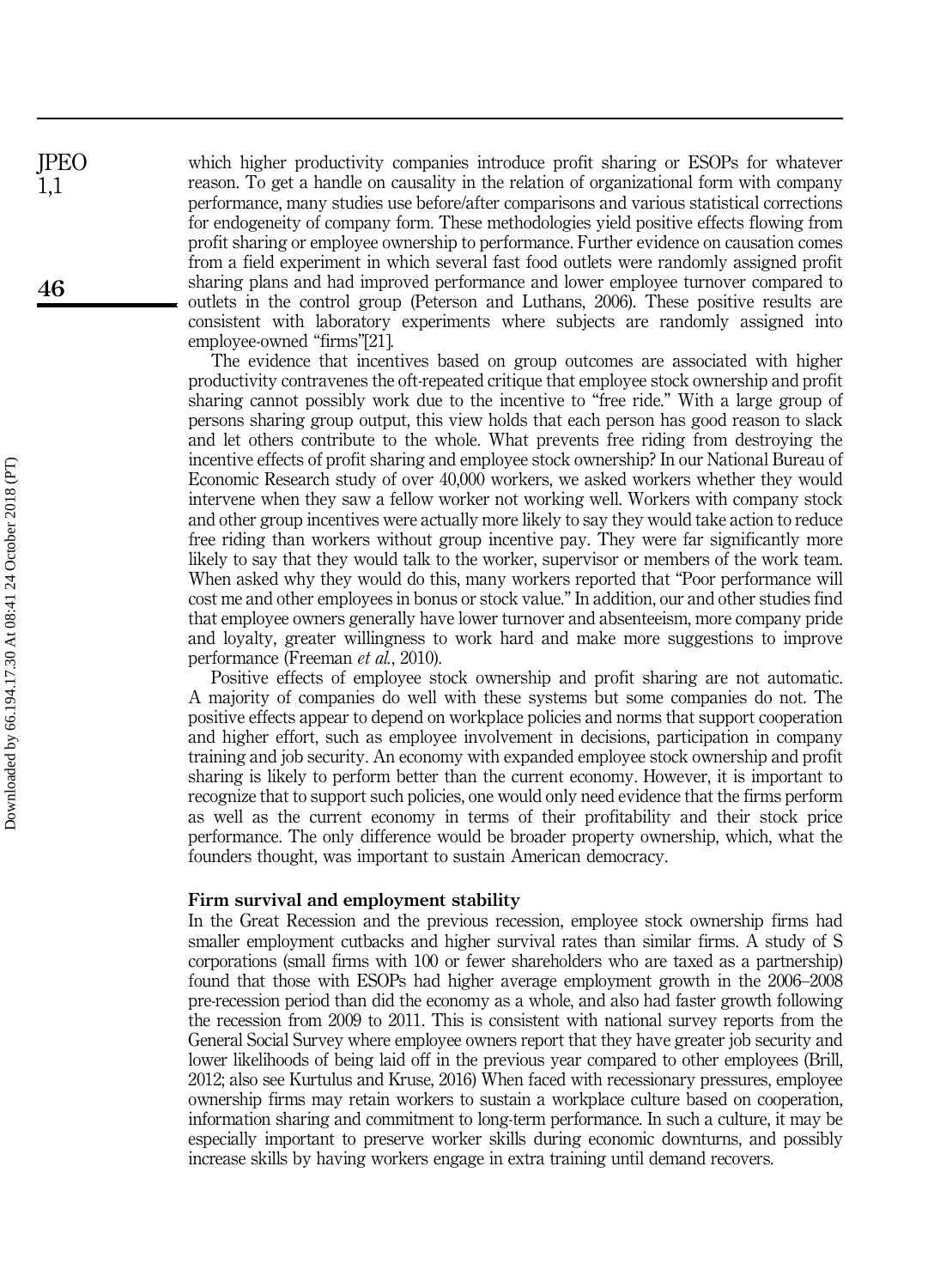#### Increased corporate transparency and worker involvement

Employee stock ownership under ESOPs gives workers confidential voting rights on major corporate issues, so that they have some formal corporate governance rights in closely-held corporations, and in stock market companies, employee owners have the same rights as other public shareholders. Employee owners also report more informal participation in decisions at the job and department level compared to other employees, along with higher quality of work life, more training opportunities and better management–employee relations. They also report lower intention to leave the firm for another job, but consistent with the idea that the context matters, and the favorable effects appear to depend on the presence of other supportive workplace policies. Without supportive policies (employee involvement, training, job security and low supervision), workers with company stock and other group incentives may even have lower satisfaction and higher turnover intention. This may reflect mixed messages to employees when they are given employee ownership without supportive workplace policies: "We want you to be more productive as employee-owners, but we're not going to give you the tools to be more productive, and we're going to keep a close eye on you." In such cases, the employee stock ownership may be seen as an attempt to shift financial risk onto workers, rather than to empower workers. However, survey evidence gives encouraging news on this score, showing that managers in companies with employee share ownership appear to implement a greater number of these supportive employment policies. (Kruse *et al.*, 2010; Blasi et al., 2013, 2016).

#### Potential drawbacks/downsides

The two major objections to employee stock ownership and profit sharing are that the incentive to free ride will ultimately destroy the "ownership/sharing magic," and that having assets in one's workplace creates excessive financial risk for worker-owners.

While free riding undeniably occurs in group incentives as in many types of teamwork, the evidence on firm performance and worker behaviors reviewed above shows that the free riding problem is overcome more often than not under employee ownership and profit sharing. Many companies and workers implement policies and norms that discourage free riding by increasing team spirit, loyalty and high work standards. As noted, our analysis of the 100 Best Companies to Work For in America data set compiled by the Great Place to Work Institute, which is the basis for *Fortune Magazine*'s annual issue on Best Companies to Work For, finds that companies with more employee stock ownership and profit sharing have more participative cultures so many private-sector managers appear to understand how to do it in an optimal fashion (Blasi *et al.*, 2016).

Having one's job and a portion of one's wealth in the same firm can create undue financial risk for workers, as it does for individuals and families who use some or all of their life savings to start their own businesses, or otherwise invest heavily in one asset. The risks for employee owners are exemplified by the experiences of United Airlines and the Tribune companies, where employees traded stock for wage and benefit concessions, which point to the need for policies that mitigate risk (Walter and Corley, 2015). These two cases were not classic ESOPs where workers received the grants of stock based on financing the purchase of the shares. Rather, the United and Tribune cases were based on the exceedingly risky trading of wage, benefit and work rule concessions for stock, namely, where the workers bought the stock with wages or give-backs.

While financial risk is real in every case of private market economy ownership, there are offsetting factors that make it more tolerable than critics of profit sharing and employee stock ownership realize for regular employees. First, since the evidence shows that profit sharing and employee stock ownership generally come on top of standard pay and benefits, workers are not sacrificing for risky pay. As noted earlier, a comprehensive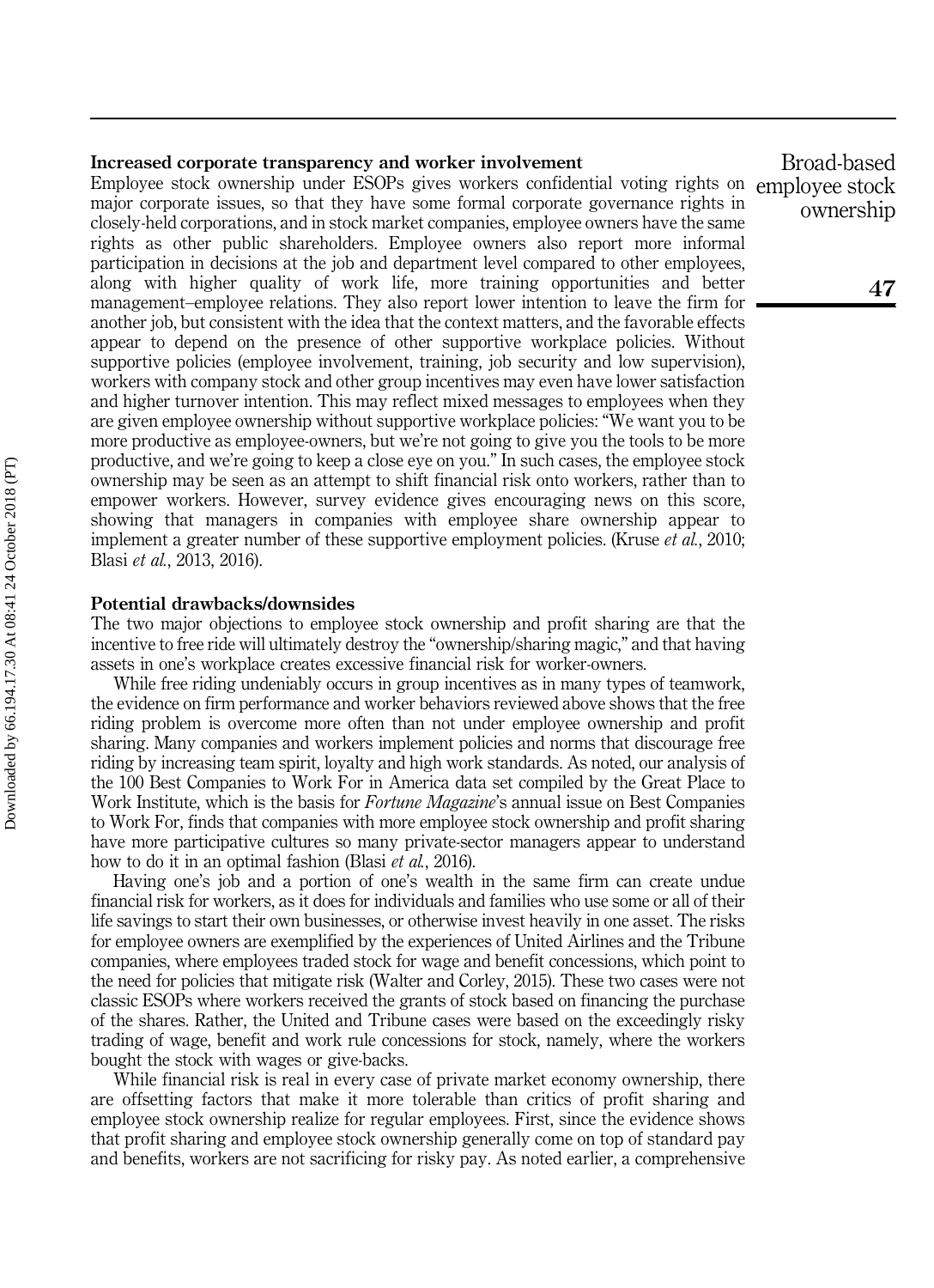study of all ESOP adoptions over 1980–2001 found that employee wages apart from the ESOP either increased or stayed constant after adoption, so that ESOP contributions were an add-on to existing pay. A recent study using population data from Department of Labor files comparing about 4,000 ESOP companies to all other non-ESOP firms with 401k plans has shown that most ESOPs do not replace more diversified retirement plans; virtually all of the assets in ESOPs are from company contributions, not employee contributions, as is typical in 401k plans, and the net plan assets per participant are 20 percent higher in ESOPs than in the non-ESOP companies. This study found that 47 percent of ESOPs under 100 employees and 57 percent of ESOPs over 100 employees had a second diversified retirement plan. Another population study of all ESOPs found that 75 percent of employees were in firms with a second diversified pension plan, and other studies substantiate these findings. Using credit to finance new ownership for ESOP workers can allow workers to accumulate capital wealth on top of their wages while still having access to diversified retirement plans that are funded through the firm's compensation budget[22].

A second important point is that the biggest form of financial risk faced by most workers is job loss, which is lower for employees of worker owned firms than most other firms. Employee owners may face less total risk than other employees because employee ownership increases employment stability and firm survival, as reviewed above. Third, individuals weigh financial risk in their choices. Even risk-averse employees tend to like variable pay associated with profit sharing and employee stock ownership. In our National Bureau of Economic Research study of over 40,000 employees, two-thirds of the most risk-averse employees reported that they would like at least some ownership, profit sharing or stock options in their pay package. Employees apparently recognize that capital ownership and capital income provide an opportunity for greater economic wealth. Fourth, the founder of the portfolio theory, 1990 Nobel Prize winner Harry Markowitz has shown that employee share ownership can be part of an efficient diversified portfolio. Based on standard assumptions about individual preferences, he estimated that an optimal investment of company stock in an overall diversified portfolio would be to hold around 9 percent of the workers' entire wealth portfolio, while "ten or even 15 percent would not be imprudent." This analysis did not take into account whether the added equity wealth was a grant on top of fair wages and other diversified benefits. Evidence from the 2013 Survey of Consumer Finances shows that five-sixth of US families that own employer stock fall below Markowitz's 15 percent threshold, indicating that excessive risk is likely confined to a minority of employee owners[23].

#### The case for new public policy

Current facts on inequality and economic growth make as strong a case for public policy to increase a variety of employee share ownership and profit sharing formats as in the early days of the Republic Measures of inequality in the late eighteenth century are problematic but the best scholarly estimates indicate that colonial USA had lower Gini coefficients than in other countries with measures of inequality. The USA now has the highest inequality among advanced countries and a level that exceeds, possibly substantially, the estimated inequality in 1774. If Washington, Adams, Jefferson, Madison and other founders were to time travel to 2016, they would almost surely be troubled by the threat that inequality poses to the well-being of citizens and democratic governance and ask, "What are your policies to make the US what it should be, the most favorable country in the world for persons of industry and frugality, possessed of moderate capital, to inhabit?" (Lindert and Williamson, 2012; also see Weissman, 2012).

Capital income is the most unequal part of the income distribution. The top 10 percent of households own over 80 percent of financial assets and the top 20 percent of individuals

JPEO 1,1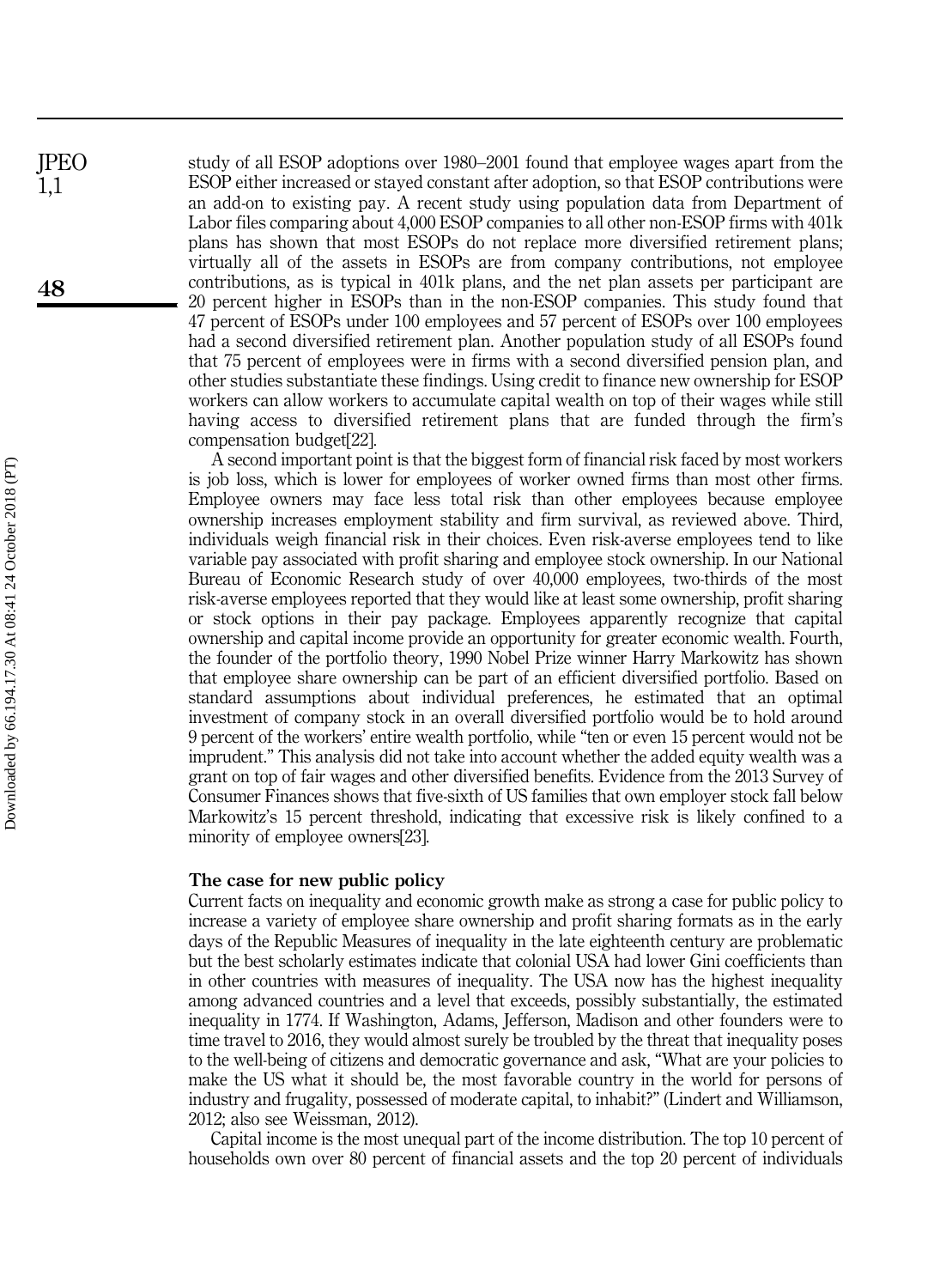receive almost 90 percent of all capital income. By one metric, wealth is 100 times more unequally distributed than income. Data on the Internal Revenue Service website show that in 2013, the top 400 taxpayers (the upper 0.0000027 percent of taxpayers) earned 1.17 percent of adjustable gross income 6.1 percent of taxable interest, 5.3 percent of dividends and 9.8 percent of capital gains. The four wealthiest persons – the two Koch brothers, Warren Buffett and Bill Gates – have as much wealth as the 128m persons in the bottom 40 percent of the wealth distribution. The families whose wealth is increasing in the economy are receiving this wealth through access to capital ownership and capital income. In addition, part of the inequality in labor incomes is associated with access to capital income. The stock options, stock grants and profit and gain sharing bonuses that companies pay to executives are counted in official statistics as compensation for work with no asterisk that they are also income to capital[24].

Growth has been extraordinarily sluggish in the recovery from the Great Recession and has weakened in advanced countries over a longer period, leading some analysts to believe that we have entered a new economic era of small to modest growth. This may turn out to be true, which will increase the importance of growth-enhancing policies. The evidence that firms with employee stock ownership and/or profit sharing perform better than others suggests that policies that extend ownership would boost the country's lagging growth rate. The evidence that employee share ownership firms preserve jobs and survive recessions better than others suggests that policies that extend ownership could help stabilize the economy when the next recession comes down the pike.

Expanding employee share ownership and profit sharing formats is not a panacea for all that ails the economy. No single policy can address persons and firms facing diverse problems in a dynamic modern economy. But the same can be said for other policies designed to improve economic outcomes for the bulk of citizens – increasing the minimum wage, increased spending on infrastructure, establishing a guaranteed minimum base income, regulatory reforms, increased spending on R&D, cuts in corporate taxes, whatever your favorites may be. Given that spreading ownership of capital and increasing employees' share in economic rewards has bipartisan appeal[25], the only valid answer to the question by Washington, Adams, Jefferson, Madison or other time travelers is that, after four decades of neglecting policies to stimulate broad-based profit sharing and employee share ownership, we have changed course and are now placing them in the policy portfolio, if not at the center of economic policy making that they occupied from the days of Washington to Lincoln.

If Congress and future administrations wish to expand these policies, measurements every four years of broad-based employee share ownership and profit sharing every four years are already in place since 2002 as part of the General Social Survey mainly supported by the National Science Foundation. In 2014, 19.5 percent of adult employees owned some company stock, 7.2 percent held company stock options, 38.5 percent received profit sharing and 25.3 percent received gain sharing, with 52.4 percent participating on one or more share formats. However, the median value of the employee share ownership holdings was only \$10,000 and profit/gain sharing annual compensation was \$2,000, so a case can be made for encouraging these capital share approaches[26].

Why is Federal encouragement needed?

- (1) First, because as documented in this paper, the American tradition of using meaningful Federal incentives to broaden equity and profit shares has been going backwards in the mistaken belief that other policies would assure rising earnings for most workers and in forgetting the Founders' concern that broader citizen capital ownership and capital income contribute to a stronger democracy.
- (2) Second, because there may be informational or institutional barriers about the benefits of ownership and sharing and the ways firms can introduce such programs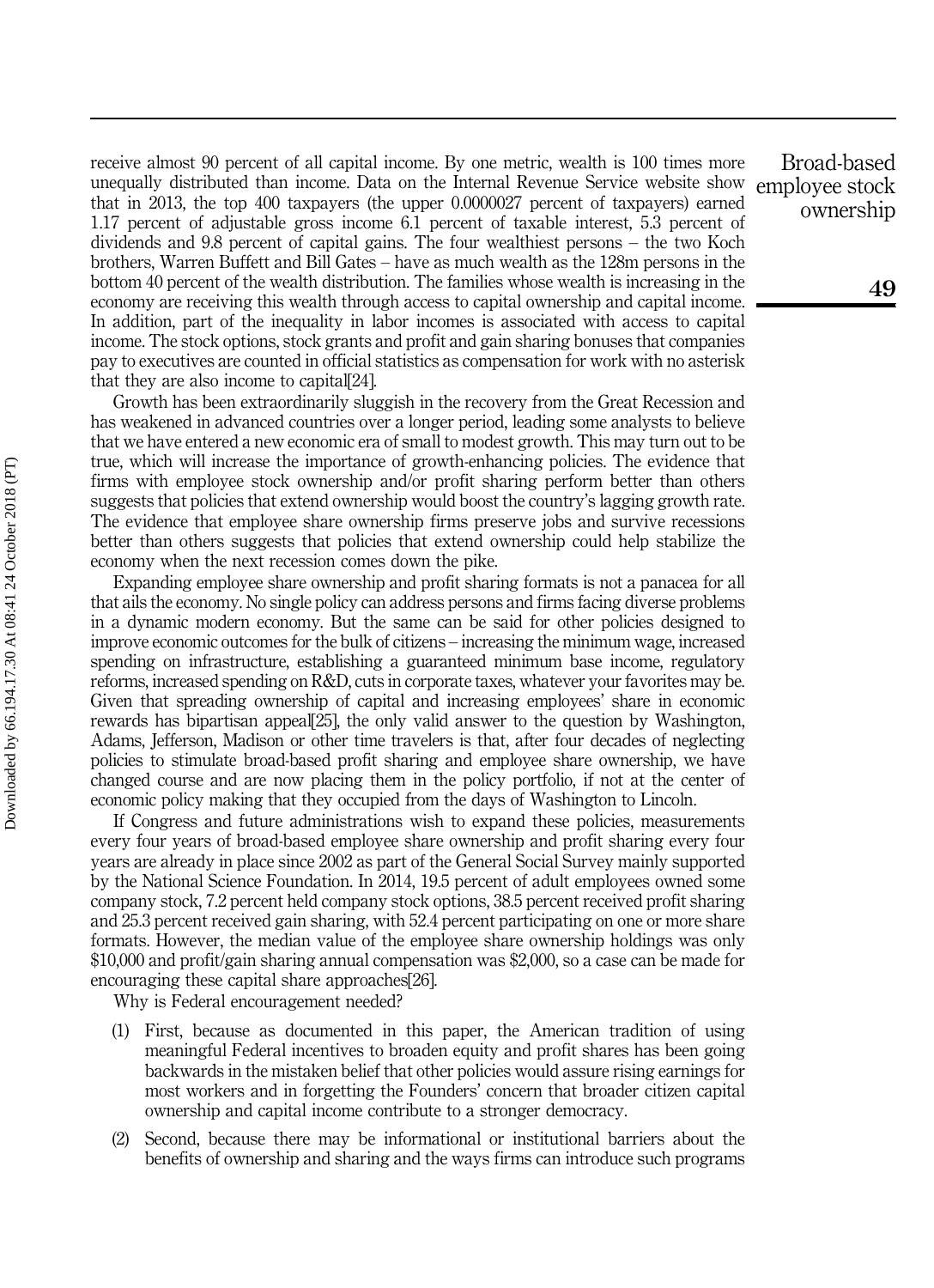that government can help overcome. Government has often played a role in promoting performance-enhancing work practices to enhance overall economy-wide outcomes from higher productivity and innovation, such as the long history of agricultural extension services (since 1887) to spread information on best practices in farming, and employer education on safety practices conducted by the Occupational Safety and Health Administration.

- (3) Third, because of the "externalities" effects that extend beyond the firm and its members – that greater ownership/profit sharing can bring us. If employee ownership and profit sharing lead to fewer layoffs and firm closures, this can reduce the following: recession-created drops in consumer purchasing power and aggregate demand; government expenditures on unemployment compensation and other forms of support; decreased tax base for supporting schools and infrastructure; and potentially harmful social and personal effects, such as marital breakups and alcohol abuse. Apart from unemployment, more broadly shared prosperity and lower inequality may also have wider benefits for macroeconomic growth, stability and societal outcomes as described by a number of social scientists. To the extent the ownership and profit sharing is a public good, a nudge in policy to consider the idea makes sense.
	- (4) Fourth, because it is hard to find policy options that are as bipartisan as the shares policy. In The Citizens' Share, and in other articles and venues, we lay out the areas in which there is evidence or logic for in-depth development of, and experimentation with, several broad policy directions, with the details to be worked out by members of Congress based on their deliberations.

These include:

- The Federal Government helping state governments with seed funds to set up independent nonprofit centers (that later would become self-supporting) in order to provide information about how to move companies to implement employee share ownership and profit sharing plans, and the best practices in operating firms locally in that state, much as it has historically provided information to small businesses through the small business administration and to farmers through agricultural extension services.
- Congress shifting corporate tax expenditures that do not serve to broaden ownership or profit sharing participation (which total about \$1 trillion over every four to five years), including those that subsidize the wealth of top executives[27] under the Treasury interpretation of Internal Revenue Code 162(m), to be conditional on a recipient company having broad-based employee stock ownership and profit sharing plans.
- The Federal Government or state and local governments adding a small preference in contracting and purchasing with firms that meet a minimum employee share ownership or profit sharing criterion while insuring that companies that already have special purpose preferences (such as majority veterans, women or minorityowned businesses) do not lose their preference when they become majority employee-owned.
- Congress creating modest short-term tax breaks for companies that introduce profit sharing, as candidate Secretary Hillary Clinton has proposed as part of her Democratic economic agenda and is in the 2016 Democratic Party Platform.
- Congress implementing different tax benefits to expand ESOPs, as the Republican Party and then-presidential candidate Senator John McCain proposed in 2012, also

JPEO 1,1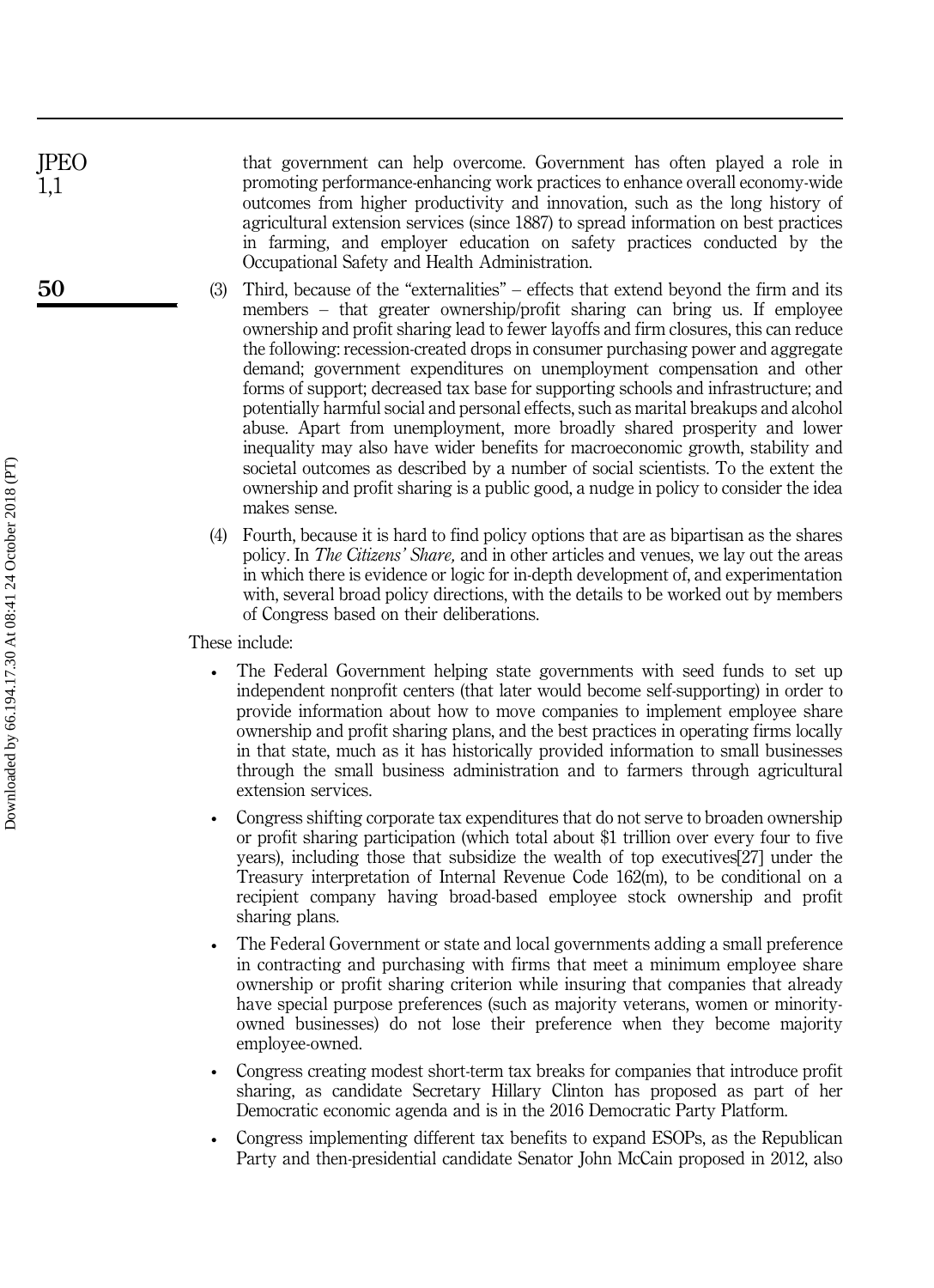including other forms of employee stock ownership such as broad-based restricted stock and stock option plans for entrepreneurial firms and worker cooperatives for smaller local firms.

• Congress or the President creating an Office of Broad-based Employee Share Ownership and Profit Sharing in the White House to coordinate policies across the government to assure that there are sufficient data, research and analysis to encourage responsible policies and avoid unintended consequences as the many policy disasters of the past noted above[28].

The phenomenal appreciation in value that is reaped by a small group of founders and their backers in IPOs and top executives in stock market companies, mergers and private equity buyouts can be turned into an opportunity for the middle class if more such businesses are encouraged through tax incentives to have employee share ownership or profit sharing plans early in their development. A Congress or Administration that wants to support broader employee share ownership and profit sharing in economic rewards could develop a checklist on any major program or legislation that is proposed to examine its likely effects on, and capacity to increase, financial participation and capital ownership and access to income on capital of employees and citizens in our economy. We believe there is a good case for political leaders and their advisors to consider these and develop other practical policies to deal with inequality and our economic problems in a way consonant with America's broad-based ownership tradition.

#### Conclusion

With the experience of the past to draw upon and a large and growing set of studies on how different forms of employee share ownership and profit sharing work in modern settings, it is time to examine how ownership and profit sharing policies can help make US capitalism more efficient and equitable in the current economic environment. Our argument is straightforward: policies that encourage firms and workers to broaden capital ownership and access to capital income, consistent within the long American tradition of encouraging broad-based private property ownership, should be part of any effort to address today's economic inequality.

What are the implications for future research, in particular to inform policy efforts? The most popular research topic has been the effect of employee ownership and profit sharing on company performance. The accumulated findings on company performance show clearly that these programs are linked to higher performance on average, so at a minimum there is no support for the objection that efforts to increase employee ownership and profit sharing will harm economic performance. There is, however, substantial dispersion in firm outcomes with some firms doing extremely well and others doing poorly, and it would be useful to have more solid evidence on the workplace policies and other factors that condition the performance outcomes.

Given the large number of company performance studies and the relative paucity of studies on other outcomes, there is more of a need for research on employment stability, worker outcomes and inequality. While several studies have found that employee ownership is linked to more stable employment and higher firm survival, it is important to test and explore these findings, in particular to address the reverse causation argument that more stable firms are more likely to adopt employee ownership and profit sharing. This is a valuable area for research, given that higher stability and survival have benefits not just for the firm and its workers, but also for the community and larger economy by stabilizing the tax base, purchasing power and community relationships. As noted earlier, to the extent that these positive externalities occur, they create a strong case for government policy support.

Broad-based employee stock ownership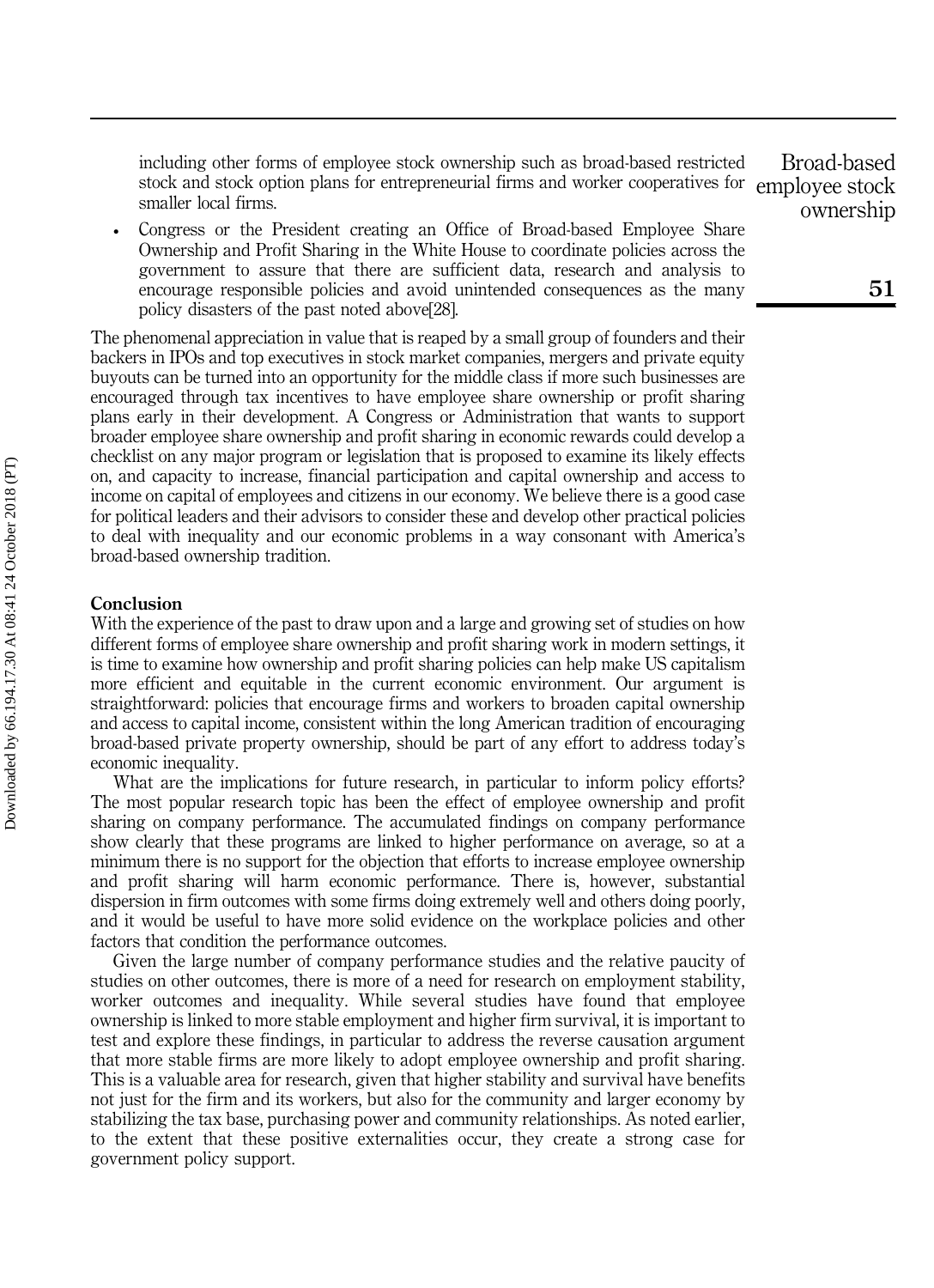Another valuable area for research is the relationship between employee ownership and profit sharing to pay and wealth. This topic is central to debates over the financial risk faced by workers, and the potential for these policies to reduce inequality. The current findings that employee ownership and profit sharing generally add to, rather than substitute for, fixed pay and benefits need to be more closely examined with longitudinal and other methods that control for worker quality, job conditions and other circumstances that underlie pay and benefit differences.

It would also be valuable to have more research on worker outcomes in addition to pay. Do employee ownership and profit sharing contribute, either directly or in conjunction with other workplace policies, to greater worker control over their work lives and a higher quality of work life? Does financial risk contribute to negative attitudes, and, if so, what types of policies can reduce the risk? How do employee ownership and profit sharing affect relations with co-workers and managers? While there are some studies on these topics, the questions remain underexplored.

For policy purposes, it would be especially useful to have more research on the wider societal impact of employee ownership and profit sharing. Apart from the broader benefits of employment stability as noted above, other important societal outcomes that may be affected by employee ownership and profit sharing are corporate transparency, accountability, corporate social responsibility and citizen engagement. The most compelling case for spreading these policies widely is their potential to help reduce the growing levels of inequality both in the USA and around the world. While the limited evidence points to the potential for employee ownership and profit sharing to reduce inequality, this is the topic around which we know the least, and for which the returns from research are likely very high. Given the views of Washington and other founders of the USA that broad ownership is necessary for a healthy functioning democracy, we owe it to them and ourselves to find out whether and how employee ownership and profit sharing may help to address the growing levels of inequality.

#### Notes

- 1. George Washington (2007). Original source: Confederation series ( January 1, 1784–September 23, 1788), letter to Richard Henderson, Mount Vernon, June 19, 1788.
- 2. A "deferred profit sharing trust" is a defined contribution plan under the Employee Retirement Income Security Act of 1974 that is a group retirement plan with individual employee accounts, which, in this case, are funded by profit shares from a company which are deposited into employee's accounts either as cash or as company equity shares (employee stock ownership). Historically, both companies and employees have had some say over how much of a cash profit-sharing payment would go into the deferred retirement trust and how it would be invested. Today, companies typically contract with a major financial services firm such as Charles Schwab, Fidelity, Morgan Stanley, T. Rowe Price, etc., to provide employees with mutual fund choices about how to invest these assets. Often, company stock is one investment choice, although since this form of employee ownership is actually paid for by the employees with their profit sharing, employees are often advised to have company stock be a modest percent of the overall investment account. Since the popularity of the 401k plan has spread, deferred profit sharing trusts and 401k plans are often combined. The Plan Sponsor Council of America is a non-profit association that provides research on such trends ([www.psca.org/401-k-plan-research\)](www.psca.org/401-k-plan-research).
- 3. Worker cooperatives are businesses where the employee members typically invested in the start-up capital of the business as a joint entrepreneurial venture and own significant stakes. The modern worker cooperative has professional management, a substantially more flat salary structure and a commitment to the local economy. While traditionally in lower profit and lower value industries such as food and retail and other services, worker cooperatives are now on the upswing in high-tech and other business sectors [\(www.isthmuseng.com/inWisconsin\)](www.isthmuseng.com/inWisconsin) and by

1,1

**IPEO**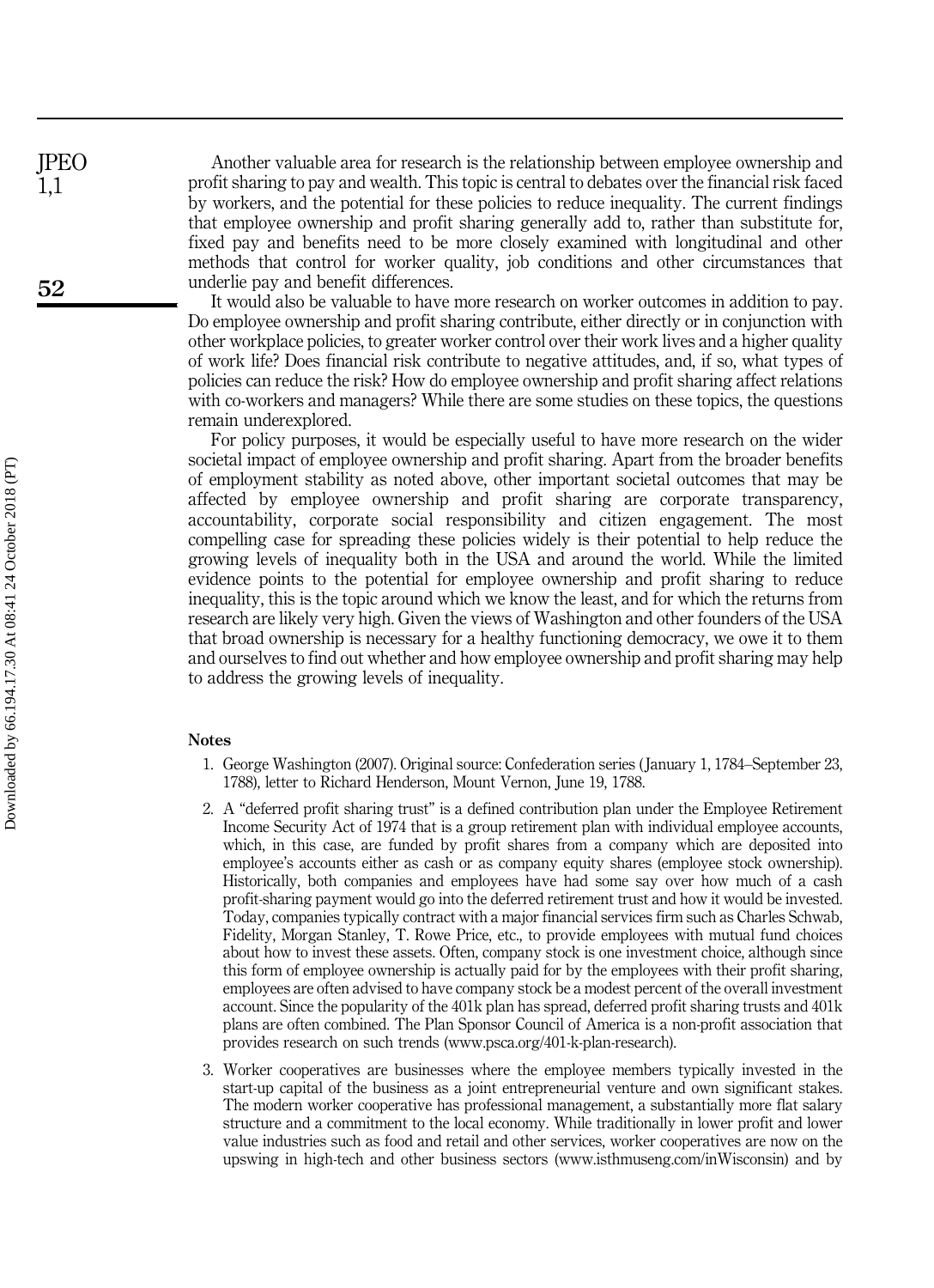converting existing small businesses to this model [\(http://institute.coop/workers-owners](http://institute.coop/workers-owners) and [http://institute.coop/resources/successful-cooperative-ownership-transitions-case-studies-convers](http://institute.coop/resources/successful-cooperative-ownership-transitions-case-studies-conversion-privately-held) [ion-privately-held](http://institute.coop/resources/successful-cooperative-ownership-transitions-case-studies-conversion-privately-held)). For a census of worker cooperatives, see [http://institute.coop/sites/default/](http://institute.coop/sites/default/files/resources/State_of_the_sector_0.pdf) files/resources/State of the sector 0.pdf. Worker cooperatives are now far more mature with some of them being organized as LLCs (limited liability partnerships) and some having various kinds of outside investor/shareholders as partners. Former Senator Russell Long (D-Lousiana), the Chairman of the Senate Finance Committee, foresaw this relevance, and provided worker cooperatives parity in some ERISA bills offering tax incentives to ESOPs. See eligible worker owned cooperatives (EWOCs) which Senator Long included in Internal Revenue Code Section 1042 ESOP tax incentives at:<www.law.cornell.edu/uscode/text/26/1042,> which extends Internal Revenue Code 1042 ESOP tax incentives to worker cooperatives as defined by Federal law.

- 4. See [www.prnewswire.com/news-releases/southwest-airlines-gives-employees-record-620-million](www.prnewswire.com/news-releases/southwest-airlines-gives-employees-record-620-million-in-2015-profitsharing-300218638.html)[in-2015-profitsharing-300218638.html](www.prnewswire.com/news-releases/southwest-airlines-gives-employees-record-620-million-in-2015-profitsharing-300218638.html)
- 5. See stories at [www.nytimes.com/2015/12/27/technology/jetcoms-strategy-low-prices-fast](www.nytimes.com/2015/12/27/technology/jetcoms-strategy-low-prices-fast-delivery-happy-workers.html?_r=0)[delivery-happy-workers.html?\\_r](www.nytimes.com/2015/12/27/technology/jetcoms-strategy-low-prices-fast-delivery-happy-workers.html?_r=0)=0 for Jet and [http://thenextweb.com/opinion/2016/04/05/anti](http://thenextweb.com/opinion/2016/04/05/anti-uber-ride-sharing-service-juno-launches-month-heres-itll-fail/#gref)[uber-ride-sharing-service-juno-launches-month-heres-itll-fail/#gref](http://thenextweb.com/opinion/2016/04/05/anti-uber-ride-sharing-service-juno-launches-month-heres-itll-fail/#gref) for Juno. For companies involved in inventing, selling or writing software for the internet with broad equity participation, see Blasi et al. (2001).
- 6. On the founders and property shares, see Chapter 1, Blasi et al. (2013, pp. 16-56, 229-233). Previous work of the co-authors contains a larger number of background references for the material presented here. The historical review and summary of evidence and policies draw on Chapters 1, 3, 4, 5 and 6 of this work.
- 7. See Blasi et al. (2013, pp. 1-8). See also the Report on the American Fisheries by the Secretary of State, http://founders.archives.gov/documents/Jefferson/01-19-02-0013-0014
- 8. See Blasi et al. (2013, pp. 35-40) on President Lincoln, 42-43 on Speaker Galusha Grow, and 33-35 and 51-53 on President Madison.
- 9. Gain sharing involves granting shares of some gain in the performance of the business to employees that is based on a measure other than stock price (as in employee stock ownership) or profit (as in profit sharing). For example, the company might agree to offer employees a share of the gain in sales, productivity, customer service or other business goals that can be fairly and objectively measured.
- 10. There is a long history of government support for employee stock purchase plans (ESPPs) back to the 1920s. These plans typically allow employees to buy company stock at a 10–15 percent discount on the market price. This paper focuses principally on broad-based employee ownership plans that involve grants of equity to workers as they have a larger capacity to broaden wealth. Some elements of ESPPs can significantly moderate employee risk.
- 11. On the Vandenberg/Roosevelt initiatives, see Blasi (2015a).
- 12. On the work of business leaders to develop share plans, see Blasi et al. (2013), Chapter 4, "How It Evolved," 123-166 and 252-258.
- 13. On the legislation for stock market company ESOPs, see Blasi et al. (2013, pp. 219-221). The impact on stock market companies is reported in Blasi and Kruse (1991) and Appendix D, 313.
- 14. A C corporation under Federal law pays corporate income taxes directly on its corporate income. Section 1042 of the Internal Revenue Code originally assigned that tax benefit only to C corporations. S corporations are corporations under Federal law where there is no Federal corporate taxation at the Federal level because these corporations pass through their corporate income to their shareholders who then pay Federal tax at the individual level on the gains. There is 2016 pending legislation before the Senate (S. 1212) and House (H.R. 2096) to extend section 1042 capital gains exclusion to entrepreneurs who sell to S corporation ESOPs. This would update ESOP legislation since many small businesses are now S corporations and increase ESOP growth.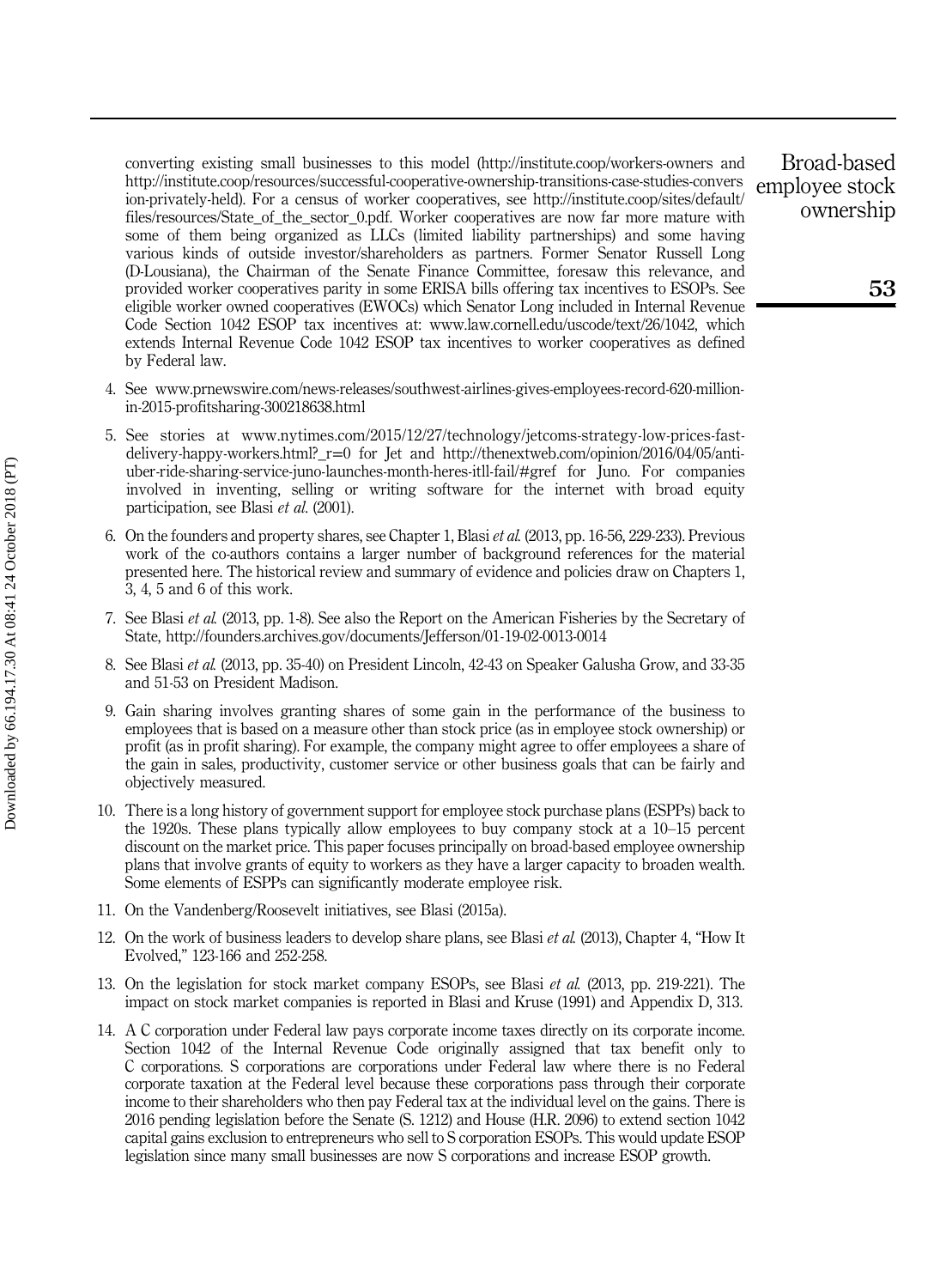- 15. See Joint Committee on Taxation (2014, JCX-97-14). For a review of the accounting and tax issues for equity compensation plans, see [www.nceo.org/Accounting-Equity-Compensation/pub.php/](www.nceo.org/Accounting-Equity-Compensation/pub.php/id/2/) [id/2/.](www.nceo.org/Accounting-Equity-Compensation/pub.php/id/2/) For closely-held companies that do ESOPs, the dilution issue is generally a non-issue. In virtually all uses of the ESOP in closely-held companies, the founding family or entrepreneur is the controlling shareholder and decides to sell the company in parts (typically until 100 percent is sold) to the ESOP so she or he can cash out their equity holdings and wealth and go retire and share this value with their family which may not want to continue to operate the business. However, for stock market companies simply creating new shares or issuing stock options by fiat that are given away to employees without the company selling them at full value, existing shareholders would experience an economic dilution in profits (dividends) per share going down because of a larger number of shares and, importantly, in economic value being given away (shares of the company are literally being simply granted to someone else, namely, employees). They would also experience a governance dilution with more shares diluting the percentage stakes of large shareholders. For this reason, the SEC requires such dilutive employee share ownership plans (typically called restricted stock, performance shares or stock options) to be pre-approved by shareholders and sometimes large ones are rejected and employee share ownership become a shareholder rights issue. However, the role of leveraged ESOPs, specifically in stock market companies, is quite different. In virtually all stock market companies that have done ESOPs in the last 20 years, the company sets up the ESOP trust which borrows money to finance the purchase of newly issued shares and the trust pays the market price on that day for the shares. While the shares are granted without the employees having to pay for the shares personally, unlike the example above of restricted stock, the ESOP shares are sold and paid for. The shares are financed and not simply created and given away. Thus, there is no dilution in the sense that pieces of the company are not being literally given away. There is dilution in profits (dividends) per share with sales of new shares to ESOPs and there is also governance dilution. However, in the case of ESOPs, we have not identified any documented cases of shareholders objecting after the fact. Typically, a stock market company would select a modest ESOP size, in the 5–20 percent range, that would be acceptable to shareholders. Management will select an appropriate ESOP size, assessing that the benefits of employee stock ownership for the company's performance will play a role in offsetting any dilution.
	- 16. The explanation is complicated. As part of a strategy by many businesses to withdraw from financing retirement savings with their own funds 401(k) plans were based on the notion that employees would largely finance their own retirement savings. Companies hired financial service firms to provide employees with a menu of equity and bond mutual funds as investments. The Federal Government tried to encourage companies to match employee contributions with company matching payments. As it developed, the overall impact of the 401k plan on both profit sharing and employee stock ownership had some negative consequences. Many companies that used to offer cash profit sharing began to designate their match to the employee contributions to 401k plans as the profit-sharing contribution. Over time, some companies started cutting these company matches to employee contributions to lower and lower levels, essentially minimizing profit sharing. Some Federal regulations put in limitations on the amount of deductions for deferred profit sharing plans that were often integrated with 401k plans. As for the impact of 401k plans on employee stock ownership, in addition to mutual funds where the 401k assets could be invested, some companies with 401k plans began offering employees the choice of the employees themselves buying company stock with their own wage deductions and savings. This actually encouraged the more risky approach of employees buying the stock with their savings rather than the grants of stock on which ESOPs are based. In some cases, as in the case of Enron, employees were overinvested in company stock they purchased and lost their retirements. Thus, the 401k plan recreated a form of employee stock ownership that was common in the 1920s where employee savings and wages had more exposure. Most employees in 401k plans have very low 401k balances, many do not contribute or participate in these plans and "deferred profit sharing" option has lost some of its public persona as a result of its integration with 401k plans. The 401k phenomenon has become a mainly employee-funded retirement plan supported by wage deductions that does not build new capital ownership and capital income on top of wages. In our view, there is one responsible employee stock ownership dimension of 401k plans, namely, when companies match employee contributions to the plan with company stock grants that the

**IPEO** 1,1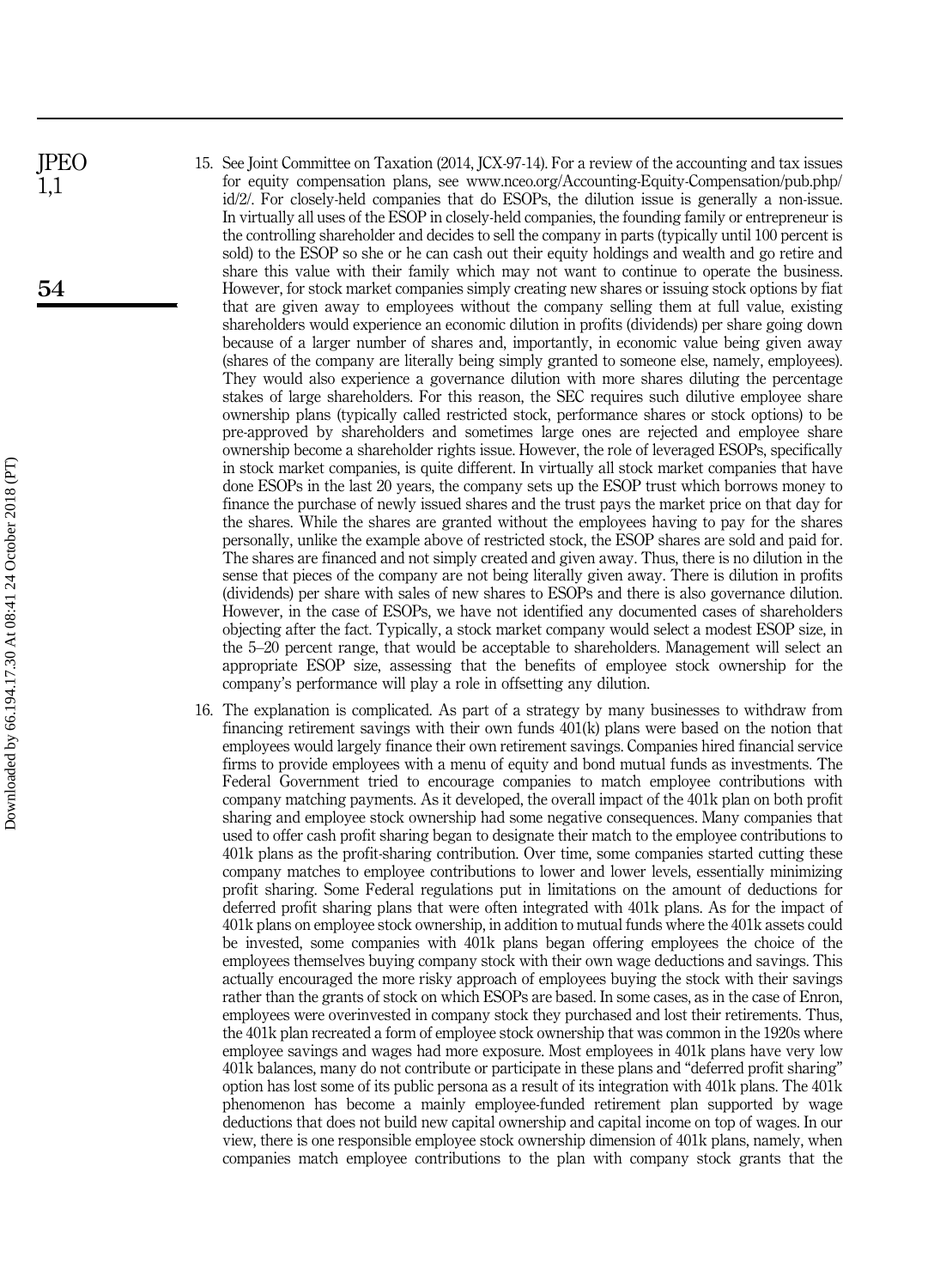employee does not have to purchase with wages. It is consistent with the policy option of encouraging grants of company stock not employee purchases of shares.

- 17. See Blasi et al. (2013, pp. 214-223) for a more detailed discussion of these changes and cutbacks.
- 18. Previous work of the co-authors contains a larger number of background references for the material presented here. The summary of evidence and policies draws on Douglas (2016). Chapters 1 and 6 of Kurtulus and Kruse (2016); and Chapter 5 of Blasi et al. (2013), Employee ownership and profit sharing come in diverse forms. Common types of employee ownership include: first, employee stock ownership plans (ESOPs) where employees own accounts in a group retirement trust, which can borrow money to finance stock purchases (paid back by the company) so employees do not have to put up their own money or assets as collateral. In 2015, there were 9,323 employee ownership Plans, with about 15m employees, and \$1.3 trillion in assets. ESOPs typically own about 5–25 percent. of stock market companies but more than 30 percent of stock in closely-held companies. The 6,329 closely-held companies with ESOPs have about 3m workers and \$263bn in ESOP assets. A few thousand companies are estimated to be majority or 100 percent employee-owned. Most stock market ESOPs have a lot of employees but a very small amount of employee ownership. This is based on National Center for Employee Ownership analysis of US Department of Labor Form 5500 data from 2013, available at: [www.](www.nceo.org/articles/statistical-profile-employee-ownership) [nceo.org/articles/statistical-profile-employee-ownership](www.nceo.org/articles/statistical-profile-employee-ownership). For detailed numbers on ESOPs, see the center's January-February 2016 newsletter. Second is employer stock in other retirement plans, such as 401(k) plans where companies may match pretax employee contributions with company stock, or where workers buy the stock themselves, also exists. There were 5.9m participants in such plans in 2012. Third are employee share purchase plans which allow employees to buy company stock at a discount. About half of all large companies in the USA offer ESPPs, and an average 30 percent of employees in these companies participate in the ESPP. See Babenko and Sen (2014) for stock held after the exercise of granted stock options or grants of restricted stock. Options give an employee the right to buy shares of a company at some future time at a price specified in the option, thereby providing workers an incentive to improve performance and raise the stock price. As options are risky, many employees cash them out quickly. If workers hold options but not stocks, they have no voting rights. Options are effectively a form of potential profit-sharing rather than ownership. Fifth, employee ownership shares in broad-based worker cooperatives or LLCs or perpetual trusts facilitate such ownership or EWOCs (eligible worker owned cooperatives) under Internal Revenue Code Section 1042. There are about 256 worker cooperatives nationally with a median workforce of 10 worker-owners and median sales under \$300,000, and about 7,000 employees in total. See Palmer (2014).
- 19. Indeed, weighing whether having employees and managers as partners can contribute more to all shareholders of a stock market company than the dilution of a share plan that is based on newly issued shares is common in stock market companies. It is examined in detail in the book, In the Company of Owners, which focuses on high-tech internet stock market firms. See Blasi *et al.* (2001). Empirical research on this is in Blasi *et al.* (2016), showing that such companies had higher return on equity then low equity and profit sharing companies, based on a sample representing 10 percent of sales and employment and 20 percent of total market value of the entire NYSE and NASDAQ comparing companies with broad-based shares to companies without broad-based shares.
- 20. See Kaarsemaker (2006), Doucouliagos (1995) and Freeman (2007) ([www.lb7.uscourts.gov/](www.lb7.uscourts.gov/documents/WIWD/09-413.pdf) [documents/WIWD/09-413.pdf](www.lb7.uscourts.gov/documents/WIWD/09-413.pdf)) These are summarized with additional evidence in Blasi *et al.* (2013, pp. 167-194), The UK Treasury's sponsored analysis of confidential tax records on tax-advantaged share schemes at over 16,000 UK firms reported that broad-based employee stock ownership was linked to improved value added and productivity with correlations consistent with those in many studies of smaller numbers of firms. See Oxera Tax Advantaged Employee Share Schemes: Analysis of Productivity Effects, Report 1, Productivity Measured Using Turnover and Report 2, Productivity Measured Using Gross Value Added. (London: HM Revenue and Customs; see also Weitzman and Kruse (1990). See also Kruse (2016) and Kruse and Blasi (1997).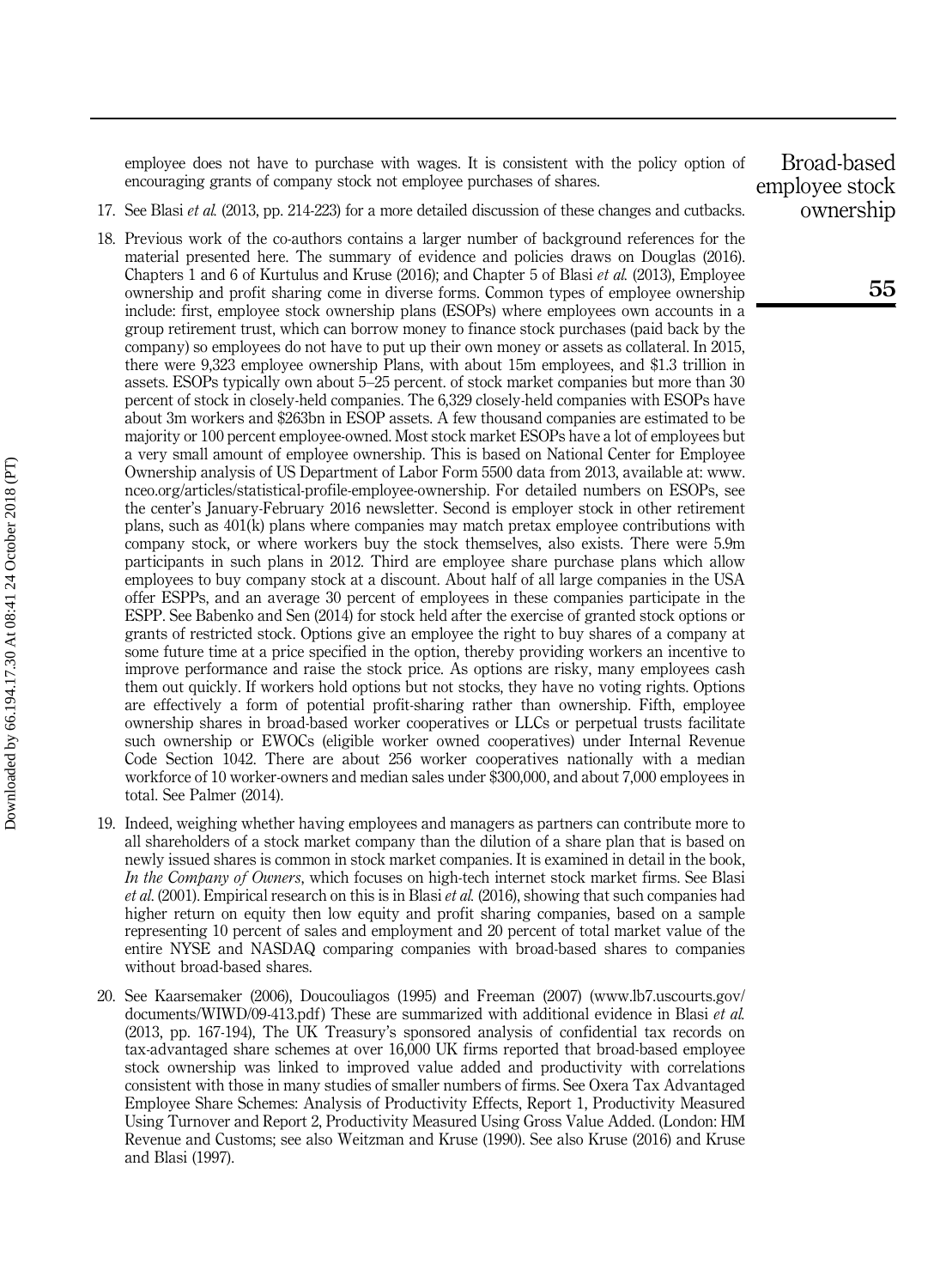- 21. See Peterson and Luthans (2006), Frohlich et al. (1998) and Mellizo (2013), Advances in the Economic Analysis of Participatory and Labor-managed Firms Series.
- 22. See Rodgers (2010). On the other population study using all US DOL data, see Testimony of Professor Douglas L. Kruse, PhD, Rutgers University. (Washington, DC: Committee on Education and the Workforce, February 13, 2002); see [http://archives.republicans.edlabor.house.gov/archive/](http://archives.republicans.edlabor.house.gov/archive/hearings/107th/eer/enronthree21302/kruse.htm) [hearings/107th/eer/enronthree21302/kruse.htm](http://archives.republicans.edlabor.house.gov/archive/hearings/107th/eer/enronthree21302/kruse.htm). Another study comparing a matched sample of ESOP vs non-ESOP firms in with similar industries and workforce sizes among closely-held companies, again, using population data on all available US DOL data followed the ESOP firms before and after their adoption of the ESOP from 1988 to 1998 along with the matched firms and found that 20 percent of the ESOP firms had a defined benefit plan before adopting their ESOP and ten years later after adopting their ESOP they had defined benefit plans five times more than non-ESOP firms), 33.3 percent of ESOP firms had a 401k plan before adopting their ESOP with 52.4 percent ten years later ( five times more than non-ESOP firms) and 35.7 percent of ESOP firms had a deferred profit sharing plan before adopting their ESOP with 51.2 percent ten years later (five times more than non-ESOP firms). See Blasi et al. (2013). The most recent study in 2015 focuses on S corporation ESOPs by Dr Robert J. Carroll. Dr Carroll is the National Director, Quantitative Economics and Statistics (QUEST), Earnst & Young and former Deputy Assistant Secretary for Tax Analysis of the US Treaury Department, finds ESOPs have higher distributions than 401k plans and that 65 percent of S corporation ESOPs offer an additional retirement plan compared to 45 percent of all establishments. See Carroll (2015).
- 23. On NBER, see Kruse et al. (2010). On Markowitz, see Blasi, Freeman, Mackin and Kruse (2010) and Markowitz et al. (2010). On Survey of Consumer Finances, see Kruse et al. (2016), Recent research form the main lenders to ESOPs suggests very low default rates on loans to ESOPs used to purchase stock for grants to workers. See Corey (2014).
- 24. See Blasi et al. (2013, pp. 9-15). On the IRS, see [http://metrocosm.com/wealth-vs-income](http://metrocosm.com/wealth-vs-income-inequality/)[inequality/](http://metrocosm.com/wealth-vs-income-inequality/);<www.irs.gov/pub/irs-soi/13intop400.pdf>. See also Saez and Zucman (2014). On capital income, see also [www.stateofworkingamerica.org/chart/swa-income-figure-2v-share](www.stateofworkingamerica.org/chart/swa-income-figure-2v-share-total-household/)[total-household/](www.stateofworkingamerica.org/chart/swa-income-figure-2v-share-total-household/) and the chart on page 16 "Capital Income Highly Concentrated" of the Urban Institute-Brookings Institution Tax Policy Center: file available at: ///Users/josephblasi/ Downloads/2603-3524-1-SM.pdf.
- 25. Bipartisan support for employee ownership and profit sharing has been documented by researchers. As noted in the article, Profit Sharing: An American Presidential History in endnote 12, regarding profit sharing, Republican businesspeople initiated many of the leading profit sharing plans in American history, Republican members of Congress led the fight for legislative support for profit sharing, while the actual incentives were developed under President Franklin D. Roosevelt's administration with bipartisan support. On employee ownership, many Republican business leaders supported the idea in the early 1900s through the Special Conference Committee initiated by the Rockefellers. The initial ESOP legislation was written by Senator Russell Long and passed under President Gerald Ford with bipartisan support. The most significant expansion of ESOP legislation happened under President Ronald Reagan in a bipartisan effort with Democratic Senator Russell Long. For a video of President Reagan discussing the Founders' tradition on broad-based property ownership and employee ownership, see: [www.youtube.com/watch?v](www.youtube.com/watch?v=06vP84SqnS4)=06vP84SqnS4 and [www.youtube.com/watch?v](www.youtube.com/watch?v=nEyUnCIkhMs)=nEyUnCIkhMs. Employee ownership was part of the 2012 Republican Party platform as reported in [www.nceo.org/employee-ownership-update/2012-09-04.](www.nceo.org/employee-ownership-update/2012-09-04) On the Democratic side, the DC-based think tank founded by leaders of the Democratic Party, the Center for American Progress has published several policy papers on employee ownership policy Freeman et al. (2011); [www.americanprogress.org/issues/labor/report/2011/03/02/9356/inclusive-capitalism](www.americanprogress.org/issues/labor/report/2011/03/02/9356/inclusive-capitalism-for-the-american-workforce/)[for-the-american-workforce/\)](www.americanprogress.org/issues/labor/report/2011/03/02/9356/inclusive-capitalism-for-the-american-workforce/); Madland and Walter (2013)[, https://cdn.americanprogress.org/wp](, https://cdn.americanprogress.org/wp-content/uploads/2013/04/InclusiveCapitalism.pdf)[content/uploads/2013/04/InclusiveCapitalism.pdf;](, https://cdn.americanprogress.org/wp-content/uploads/2013/04/InclusiveCapitalism.pdf) Walter et al. (2015), [www.americanprogress.org/](www.americanprogress.org/issues/economy/report/2015/07/21/117742/capitalism-for-everyone/) [issues/economy/report/2015/07/21/117742/capitalism-for-everyone/;](www.americanprogress.org/issues/economy/report/2015/07/21/117742/capitalism-for-everyone/) and Walter and Corley (2015), [https://cdn.americanprogress.org/wp-content/uploads/2015/10/28102559/MitigatingRiskReport.pdf;](https://cdn.americanprogress.org/wp-content/uploads/2015/10/28102559/MitigatingRiskReport.pdf) and Summers and Balls (2015), which adopted most of the recommendations of The Citizen's Share book [\(www.americanprogress.org/issues/economy/report/2015/01/15/104266/report-of-the](www.americanprogress.org/issues/economy/report/2015/01/15/104266/report-of-the-commission-on-inclusive-prosperity/)[commission-on-inclusive-prosperity/](www.americanprogress.org/issues/economy/report/2015/01/15/104266/report-of-the-commission-on-inclusive-prosperity/)). Another DC-based group, hoping to encourage 50 percent

**IPEO** 1,1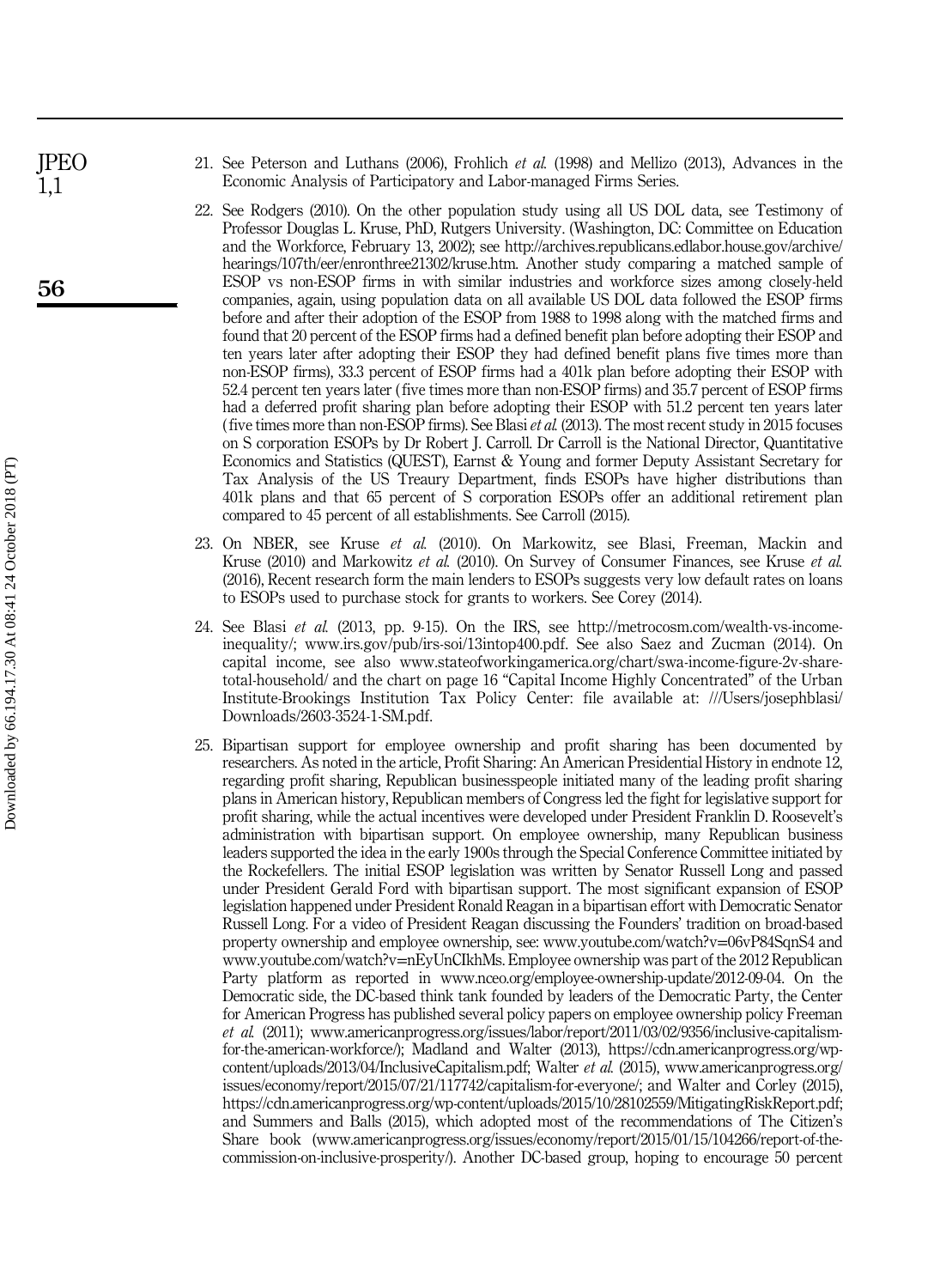of the workforce in employee ownership firms by 2050, 50x50, has two relevant reports Kelley et al. (2016), namely,<www.fiftybyfifty.org/the-initiative.html> and [www.fiftybyfifty.](www.fiftybyfifty.org/report-learning--design-session.html) org/report-learning–[design-session.html,](www.fiftybyfifty.org/report-learning--design-session.html) as does the Democracy at Work Institute under "Our Work" at<http://institute.coop/projects>. The American Sustainable Business Council also supports shares. See<http://asbcouncil.org/issues/worker-ownership#.V-2T3pMrLUo> and [www.](www.chillicothegazette.com/story/opinion/columnists/guest/2016/09/03/esops-one-way-improve-worker-treatment/89725374/) [chillicothegazette.com/story/opinion/columnists/guest/2016/09/03/esops-one-way-improve-worker](www.chillicothegazette.com/story/opinion/columnists/guest/2016/09/03/esops-one-way-improve-worker-treatment/89725374/)[treatment/89725374/](www.chillicothegazette.com/story/opinion/columnists/guest/2016/09/03/esops-one-way-improve-worker-treatment/89725374/) by their Vice President Richard Eidlin. Also, the Surdna Foundation has a recent position paper on the topic at: [www.surdna.org/whats-new/news/920-ours-to-share-how](www.surdna.org/whats-new/news/920-ours-to-share-how-worker-ownership-can-change-the-american-economy.html)[worker-ownership-can-change-the-american-economy.html,](www.surdna.org/whats-new/news/920-ours-to-share-how-worker-ownership-can-change-the-american-economy.html) drafted by Dr Sanjay Pinto. The W.K. Kellogg Foundation has supported a research program at Rutgers University to study whether employee stock ownership can build significant wealth for citizens of modest income and minorities.

- 26. On the General Social Survey, see Kruse et al. (2010) with data from 2002 and 2006; and Blasi *et al.* (2013, pp. 109-122) with data from 2010, with a recent draft report available from the authors on the 2014 data. Data showing the distribution of equity and profit shares by income, gender and race are also available. The General Social Survey supplement measuring of broad-based employee stock ownership, profit sharing and stock options is conducted by the National Opinion Research Center at the University of Chicago on contract with the Employee Ownership Foundation. For a history of public opinion polls on employee stock ownership and profit sharing, see Kruse and Blasi (1999) and Blasi (2015b) A recent 2016 poll by Public Policy Polling shows bipartisan support for employee stock ownership ([www.nceo.org/employee](www.nceo.org/employee-ownership-update/2016-08-01)[ownership-update/2016-08-01\)](www.nceo.org/employee-ownership-update/2016-08-01) and a strong preference for products and services of businesses with employee stock ownership [\(www.nceo.org/articles/surveys-show-strong-preference](www.nceo.org/articles/surveys-show-strong-preference-employee-owned-products-services)[employee-owned-products-services\)](www.nceo.org/articles/surveys-show-strong-preference-employee-owned-products-services).
- 27. See Joint Committee on Taxation (2014): [www.jct.gov/publications.html?func](www.jct.gov/publications.html?func=startdown&id=4663)=startdown&id=4663
- 28. The largest policy disasters causing the greatest reversals and the most in tax expenditures are summarized in Blasi et al. (2013, Appendix 6.1, pp. 214-227).

#### References

- Akerlof, G.A. (1982), "Labor contracts as partial gift exchange", [Quarterly Journal of Economics](https://www.emeraldinsight.com/action/showLinks?doi=10.1108%2FJPEO-02-2018-0001&crossref=10.2307%2F1885099&citationId=p_1), Vol. 97 No. 4, pp. 543-569.
- Babenko, I. and Sen, R. (2014), "Money left on the table: an analysis of participation in employee stock purchase plans", [Review of Financial Studies](https://www.emeraldinsight.com/action/showLinks?doi=10.1108%2FJPEO-02-2018-0001&crossref=10.1093%2Frfs%2Fhhu050&citationId=p_2), Vol. 27 No. 4, pp. 3658-3698.
- Bernstein, J. (2016), Employee Ownership, ESOPs, Wealth, and Wages, Employee-Owned S Corporations of America, Washington, DC, January, available at: [http://esca.us/wp-content/](http://esca.us/wp-content/uploads/2016/01/ESOP-Study-Final.pdf) [uploads/2016/01/ESOP-Study-Final.pdf](http://esca.us/wp-content/uploads/2016/01/ESOP-Study-Final.pdf) (accessed July 24, 2018).
- Blasi, J. (2015a), "Profit sharing: an American presidential history", Huffington Post, August 28, available at: [www.huffingtonpost.com/joseph-blasi/profit-sharing-an-america\\_b\\_8056668.html](www.huffingtonpost.com/joseph-blasi/profit-sharing-an-america_b_8056668.html) (accessed July 24, 2018).
- Blasi, J. (2015b), "Polls: the middle class likes profit sharing", The Huffington Post, March 21 available at: [www.huffingtonpost.com/joseph-blasi/polls-the-middle-class-li\\_b\\_6917230.html](www.huffingtonpost.com/joseph-blasi/polls-the-middle-class-li_b_6917230.html) (accessed July 24, 2018).
- Blasi, J., Kruse, D. and Weltmann, D. (2013), "Firm survival and performance in privately-held ESOP companies", in Kruse, D.L. (Ed.), [Sharing Ownership, Profits, and Decision-Making in the 21st](https://www.emeraldinsight.com/action/showLinks?doi=10.1108%2FJPEO-02-2018-0001&system=10.1108%2FS0885-3339%282013%290000014006&citationId=p_6) [Century](https://www.emeraldinsight.com/action/showLinks?doi=10.1108%2FJPEO-02-2018-0001&system=10.1108%2FS0885-3339%282013%290000014006&citationId=p_6), Emerald Publishing, Bingley, Vol. 14, pp. 109-124.
- Blasi, J.R. and Kruse, D.L. (1991), The New Owners: The Mass Emergence of Employee Ownership in Public Companies and What it Means to American Business, HarperCollins, New York, NY, pp. 33-88.
- Blasi, J.R., Freeman, R.B. and Kruse, D.L. (2013), The Citizen's Share: Reducing Inequality in the 21st Century, Yale University Press, New Haven, CT.

Broad-based employee stock ownership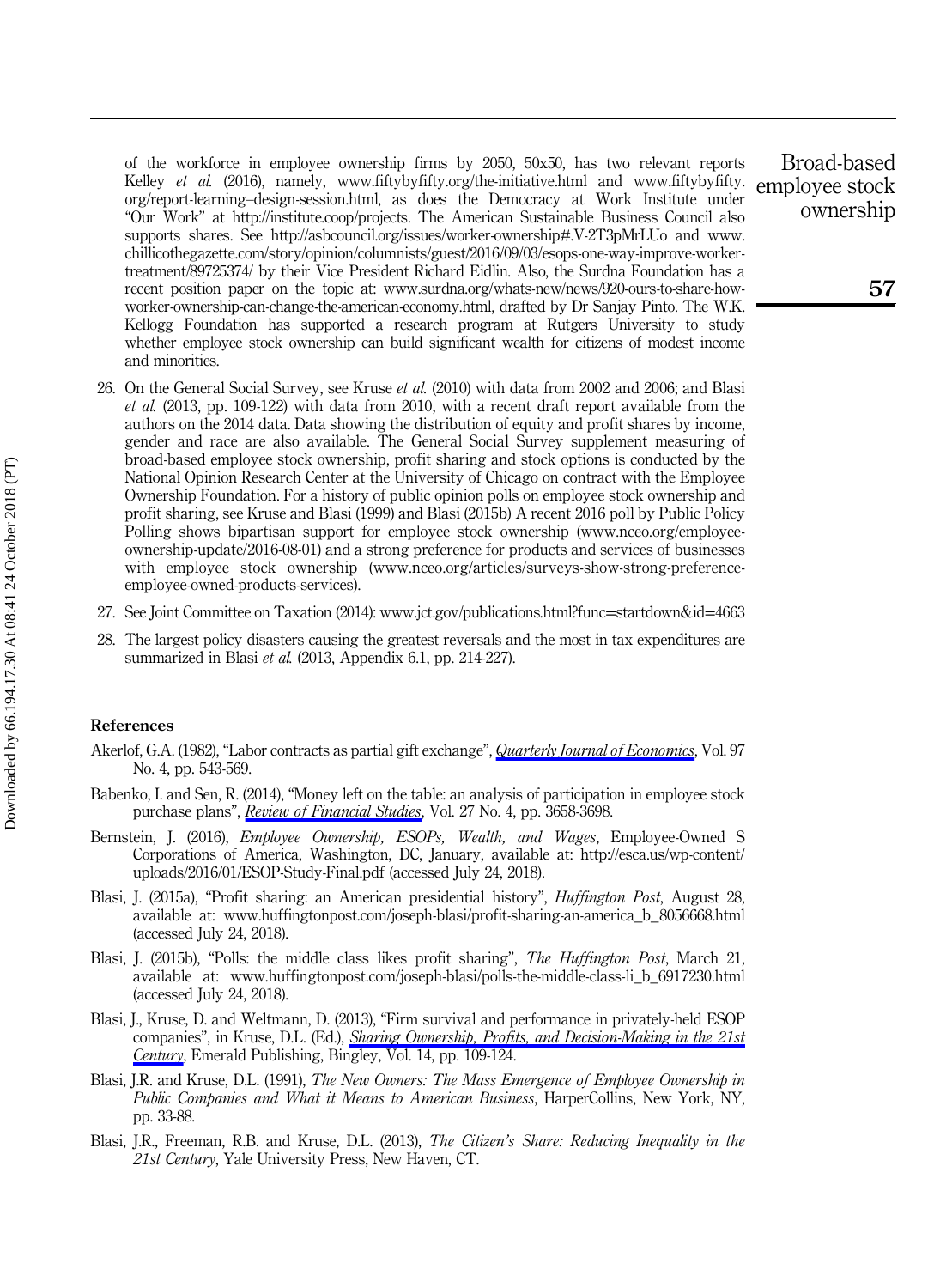Blasi, J.R., Freeman, R.B. and Kruse, D.L. (2016), "Do broad-based employee ownership, profit sharing and stock options help the best firms do even better?", [British Journal of Industrial Relations](https://www.emeraldinsight.com/action/showLinks?doi=10.1108%2FJPEO-02-2018-0001&crossref=10.1111%2Fbjir.12135&citationId=p_9), Vol. 54 No. 1, pp. 55-82.

Blasi, J.R., Kruse, D.L. and Bernstein, A. (2001), In the Company of Owners, Basic Books, New York, NY.

- Blasi, J.R., Kruse, D.L. and Markowitz, H.M. (2010), "Risk and lack of diversification under employee ownership and shared capitalism", in [Kruse, D.L.](https://www.emeraldinsight.com/action/showLinks?doi=10.1108%2FJPEO-02-2018-0001&crossref=10.7208%2Fchicago%2F9780226056968.003.0004&citationId=p_11), Freeman, R.B. and Blasi, J.R. (Eds), Shared Capitalism at Work: Employee Ownership, Profit and Gain Sharing, and Broad-Based Stock Options, University of Chicago Press and National Bureau of Economic Research, Chicago, IL, pp. 77-103.
- Blasi, J.R., Freeman, R.B., Mackin, C. and Kruse, D.L. (2010), "Creating a bigger pie? The effects of employee ownership, profit sharing, and stock options on workplace performance", in Kruse, D.L., Freeman, R.B. and Blasi, J.R. (Eds), Shared Capitalism at Work: Employee Ownership, Profit and Gain Sharing, and Broad-Based Stock Options, [University of Chicago Press and National Bureau](https://www.emeraldinsight.com/action/showLinks?doi=10.1108%2FJPEO-02-2018-0001&crossref=10.7208%2Fchicago%2F9780226056968.003.0005&citationId=p_12) [of Economic Research](https://www.emeraldinsight.com/action/showLinks?doi=10.1108%2FJPEO-02-2018-0001&crossref=10.7208%2Fchicago%2F9780226056968.003.0005&citationId=p_12), Chicago, IL, pp. 139-165.
- Brill, A. (2012), An Analysis of the Benefits S ESOPs Provide the U.S. Economy and Workforce, Matrix Global Advisors, Washington, DC, available at: [https://community-wealth.org/sites/clone.](https://community-wealth.org/sites/clone.community-wealth.org/files/downloads/paper-brill.pdf) [community-wealth.org/files/downloads/paper-brill.pdf](https://community-wealth.org/sites/clone.community-wealth.org/files/downloads/paper-brill.pdf) (accessed July 24, 2018).
- Buchele, R., Kruse, D., Rodgers, L. and Scharf, A. (2010), "Show me the money: does shared capitalism share the wealth?", in [Kruse, D.](https://www.emeraldinsight.com/action/showLinks?doi=10.1108%2FJPEO-02-2018-0001&crossref=10.7208%2Fchicago%2F9780226056968.003.0012&citationId=p_14), Freeman, R. and Blasi, J. (Eds), Shared Capitalism at Work: Employee Ownership, Profit and Gain Sharing, and Broad-Based Stock Options, University of Chicago Press, Chicago, IL, pp. 351-376.
- Carroll, R.J. (2015), Contribution of S ESOPS to Participant Retirement Security: Prepared for the Employee-Owned S Corporations of America, Ernst and Young, Washington, DC, available at: [http://](http://esca.us/wp-content/uploads/2015/11/EY_ESCA_S_ESOP_retirement_security_analysis_2015.pdf) [esca.us/wp-content/uploads/2015/11/EY\\_ESCA\\_S\\_ESOP\\_retirement\\_security\\_analysis\\_2015.pdf](http://esca.us/wp-content/uploads/2015/11/EY_ESCA_S_ESOP_retirement_security_analysis_2015.pdf) (accessed July 24, 2018).
- Corey, R. (2014), Default Rates on ESOP Loans: 2009-2013, National Center for Employee Ownership, Oakland, CA, available at:<www.nceo.org/articles/default-rates-esop-loans-2009-2013> (accessed July 24, 2018).
- Doucouliagos, C. (1995), "Worker participation and productivity in labor-managed and participatory capitalist firms: a meta-analysis", *[Industrial and Labor Relations Review](https://www.emeraldinsight.com/action/showLinks?doi=10.1108%2FJPEO-02-2018-0001&crossref=10.1177%2F001979399504900104&citationId=p_17)*, Vol. 49 No. 1, pp. 58-77.
- Freeman, S. (2007), Effects of ESOP Adoption and Employee Ownership: Thirty Years of Research and Experience, Organizational Dynamics Working Paper No. 07-01, University of Pennsylvania, Philadelphia, PA, available at:<www.lb7.uscourts.gov/documents/WIWD/09-413.pdf> (accessed July 24, 2018).
- Freeman, R.B., Blasi, J.R. and Kruse, D.L. (2011), Inclusive Capitalism for the American Workforce, Center for American Progress, Washington, DC, available at: [www.americanprogress.org/](www.americanprogress.org/issues/labor/report/2011/03/02/9356/inclusive-capitalism-for-the-american-workforce/) [issues/labor/report/2011/03/02/9356/inclusive-capitalism-for-the-american-workforce/](www.americanprogress.org/issues/labor/report/2011/03/02/9356/inclusive-capitalism-for-the-american-workforce/) (accessed July 24, 2018).
- Freeman, R.B., Kruse, D.L. and Blasi, J.R. (2010), "Worker responses to shirking under shared capitalism", in [Kruse, D.L.](https://www.emeraldinsight.com/action/showLinks?doi=10.1108%2FJPEO-02-2018-0001&crossref=10.7208%2Fchicago%2F9780226056968.003.0003&citationId=p_20), Freeman, R.B. and Blasi, J.R. (Eds), Shared Capitalism at Work: Employee Ownership, Profit and Gain Sharing, and Broad-Based Stock Options, University of Chicago Press and National Bureau of Economic Research, Chicago, IL, pp. 77-103.
- Frohlich, N., Godard, J., Oppenheimer, J.A. and Starke, F.A. (1998), "Employee versus conventionally-owned and controlled firms: an experimental analysis", *[Managerial and Decision Economics](https://www.emeraldinsight.com/action/showLinks?doi=10.1108%2FJPEO-02-2018-0001&crossref=10.1002%2F%28SICI%291099-1468%28199806%2F08%2919%3A4%2F5%3C311%3A%3AAID-MDE893%3E3.0.CO%3B2-I&citationId=p_21)*, Vol. 19 Nos 4-5, pp. 311-326.
- Handel, M. and Gittleman, M. (2004), "Is there a wage payoff to innovative practices?", *Industrial* Relations, Vol. 43 No. 1, pp. 67-97.
- Joint Committee on Taxation (2014), *Estimates of Federal Tax Expenditures for Fiscal Years* 2014-2018, Joint Committee of Taxation, Washington, DC, August 5.
- Kaarsemaker, E.C.A. (2006), "Employee ownership and human resource management: a theoretical and empirical treatise with a digression on the Dutch context", doctoral dissertation, Radboud University, Nijmegen.

**IPEO** 1,1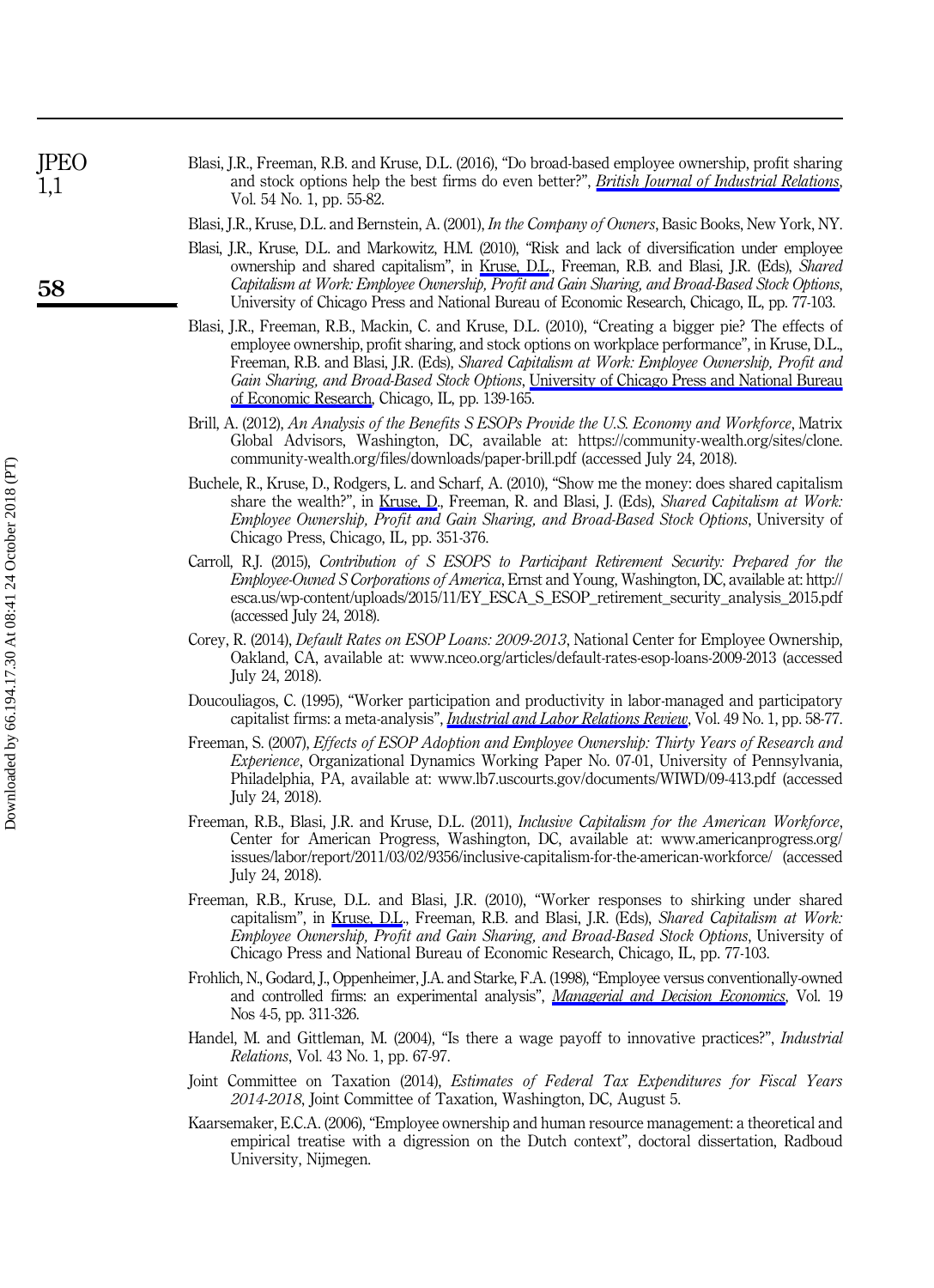- Kardas, P.A., Scharf, A.L. and Keogh, J. (1998), "Wealth and income consequences of ESOPs and employee ownership: a comparative study from Washington State", *Journal of Employee* Ownership Law and Finance, Vol. 10 No. 4, pp. 3-52. Broad-based employee stock
- Kelley, M., Ducan, V. and Dubb, S. (2016), Strategies for Financing the Inclusive Economy by and Broad-Based Ownership Models as Tools for Job Creation, The Democracy Collaborative, Washington, DC.
- Kim, E.H. and Ouimet, P. (2014), "Broad based employee stock ownership: motives and outcomes", [The Journal of Finance](https://www.emeraldinsight.com/action/showLinks?doi=10.1108%2FJPEO-02-2018-0001&crossref=10.1111%2Fjofi.12150&citationId=p_27), Vol. 69 No. 2, pp. 1273-1319.
- Kruse, D. and Blasi, J. (1999), "Public opinion polls on employee ownership and profit sharing", Journal of Employee Ownership Law and Finance, Vol. 11, pp. 3-25.
- Kruse, D., Freeman, R. and Blasi, J. (Eds) (2010), Shared Capitalism at Work: [Employee Ownership,](https://www.emeraldinsight.com/action/showLinks?doi=10.1108%2FJPEO-02-2018-0001&crossref=10.7208%2Fchicago%2F9780226056968.001.0001&citationId=p_29) [Profit and Gain Sharing, and Broad-Based Stock Options](https://www.emeraldinsight.com/action/showLinks?doi=10.1108%2FJPEO-02-2018-0001&crossref=10.7208%2Fchicago%2F9780226056968.001.0001&citationId=p_29), University of Chicago Press, Chicago, IL.
- Kruse, D.L. (2016), Employee Ownership and Economic Performance, IZA World of Labor Policy Brief, Berlin.
- Kruse, D.L. and Blasi, J. (1997), "Employee ownership, employee attitudes, and firm performance: a review of the evidence", in Mitchell, D., Lewin, D. and Zaidi, M. (Eds), *Handbook of Human* Resource Management, JAI Press, Greenwich, CT, pp. 113-115.
- Kruse, D.L., Blasi, J.R., Weltmann, D., Kang, S. and Kim, J.K. (2016), "Do employee owners face too much financial risk? Evidence from the 2013 survey of consumer finances", paper presented at Beyster Symposium and International Association for the Economics of Participation: Rutgers University, School of Management and Labor Relations, New Brunswick, NJ.
- Kurtulus, F. and Kruse, D.L. (2016), How Did Employee Ownership Firms Weather the Past Two Recessions?, W.E. Upjohn Institute for Employment Research, Kalamazoo, MI (in press).
- Lindert, P. and Williamson, J. (2012), "[American incomes, 1774-1860](https://www.emeraldinsight.com/action/showLinks?doi=10.1108%2FJPEO-02-2018-0001&crossref=10.3386%2Fw18396&citationId=p_34)", National Bureau of Economic Research Working Paper No. 18396, Cambridge.
- Long, R.J. and Fang, T. (2012), "Do employees profit from profit sharing? Evidence from Canadian panel data", *[Industrial and Labor Relations Review](https://www.emeraldinsight.com/action/showLinks?doi=10.1108%2FJPEO-02-2018-0001&crossref=10.1177%2F001979391206500406&citationId=p_35)*, Vol. 65 No. 4, pp. 899-927.
- Madland, D. and Walter, K. (2013), Growing the Wealth: How Government Encourages Broad-Based Inclusive Capitalism, Center for American Progress, Washington, DC, available at: [https://cdn.](https://cdn.americanprogress.org/wp-content/uploads/2013/04/InclusiveCapitalism.pdf) [americanprogress.org/wp-content/uploads/2013/04/InclusiveCapitalism.pdf](https://cdn.americanprogress.org/wp-content/uploads/2013/04/InclusiveCapitalism.pdf) (accessed July 24, 2018).
- Markowitz, H.M., Blasi, J.R. and Kruse, D.L. (2010), "Employee stock ownership and diversification", [Annals of Operations Research](https://www.emeraldinsight.com/action/showLinks?doi=10.1108%2FJPEO-02-2018-0001&crossref=10.1007%2Fs10479-009-0544-1&citationId=p_37), Vol. 176 No. 1, pp. 95-107.
- Mellizo, P. (2013), "Can group-incentives without participation survive the free-rider problem? A view from the lab", in Kruse, D.L. (Ed.), [Sharing Ownership, Profits, and Decision-Making in the 21st](https://www.emeraldinsight.com/action/showLinks?doi=10.1108%2FJPEO-02-2018-0001&system=10.1108%2FS0885-3339%282013%290000014003&citationId=p_38) [Century](https://www.emeraldinsight.com/action/showLinks?doi=10.1108%2FJPEO-02-2018-0001&system=10.1108%2FS0885-3339%282013%290000014003&citationId=p_38), Emerald Publishing, Bingley, Vol. 14, pp. 27-59.
- O'Boyle, E.H., Patel, P.C. and Gonzalez-Mulé, E. (2016), "Employee ownership and firm performance: a meta-analysis", *[Human Resource Management Journal](https://www.emeraldinsight.com/action/showLinks?doi=10.1108%2FJPEO-02-2018-0001&crossref=10.1111%2F1748-8583.12115&citationId=p_39)*, Vol. 26 No. 4, pp. 425-448.
- Palmer, T. (2014), Democratic Workplace Ownership after the Great Recession: An Economic Overview of US Worker Cooperatives, Democracy at Work Institute, San Francisco, CA.
- Peterson, S.J. and Luthans, F. (2006), "The impact of financial and nonfinancial incentives on business-unit outcomes over time", *[Journal of Applied Psychology](https://www.emeraldinsight.com/action/showLinks?doi=10.1108%2FJPEO-02-2018-0001&crossref=10.1037%2F0021-9010.91.1.156&citationId=p_41)*, Vol. 91 No. 1, pp. 156-165.
- Rodgers, L. (2010), "Are ESOPs good for employees?", Pension & Benefits Daily, Vol. 100, pp. 1-2.
- Saez, E. and Zucman, G. (2014), "[Wealth inequality in the United States](https://www.emeraldinsight.com/action/showLinks?doi=10.1108%2FJPEO-02-2018-0001&crossref=10.3386%2Fw20625&citationId=p_43) since 1913: evidence from capitalized [income data](https://www.emeraldinsight.com/action/showLinks?doi=10.1108%2FJPEO-02-2018-0001&crossref=10.3386%2Fw20625&citationId=p_43)", National Bureau of Economic Research Working Paper No. 20625, Cambridge.
- Scharf, A.A. and Mackin, C. (2000), Census of Massachusetts Companies with Employee Stock Ownership Plans (ESOPs), Commonwealth Corporation, Boston, MA.
- Summers, L. and Balls, E. (2015), *Report on the Commission on Inclusive Prosperity*, Center for American Progress, Washington, DC.

59

ownership